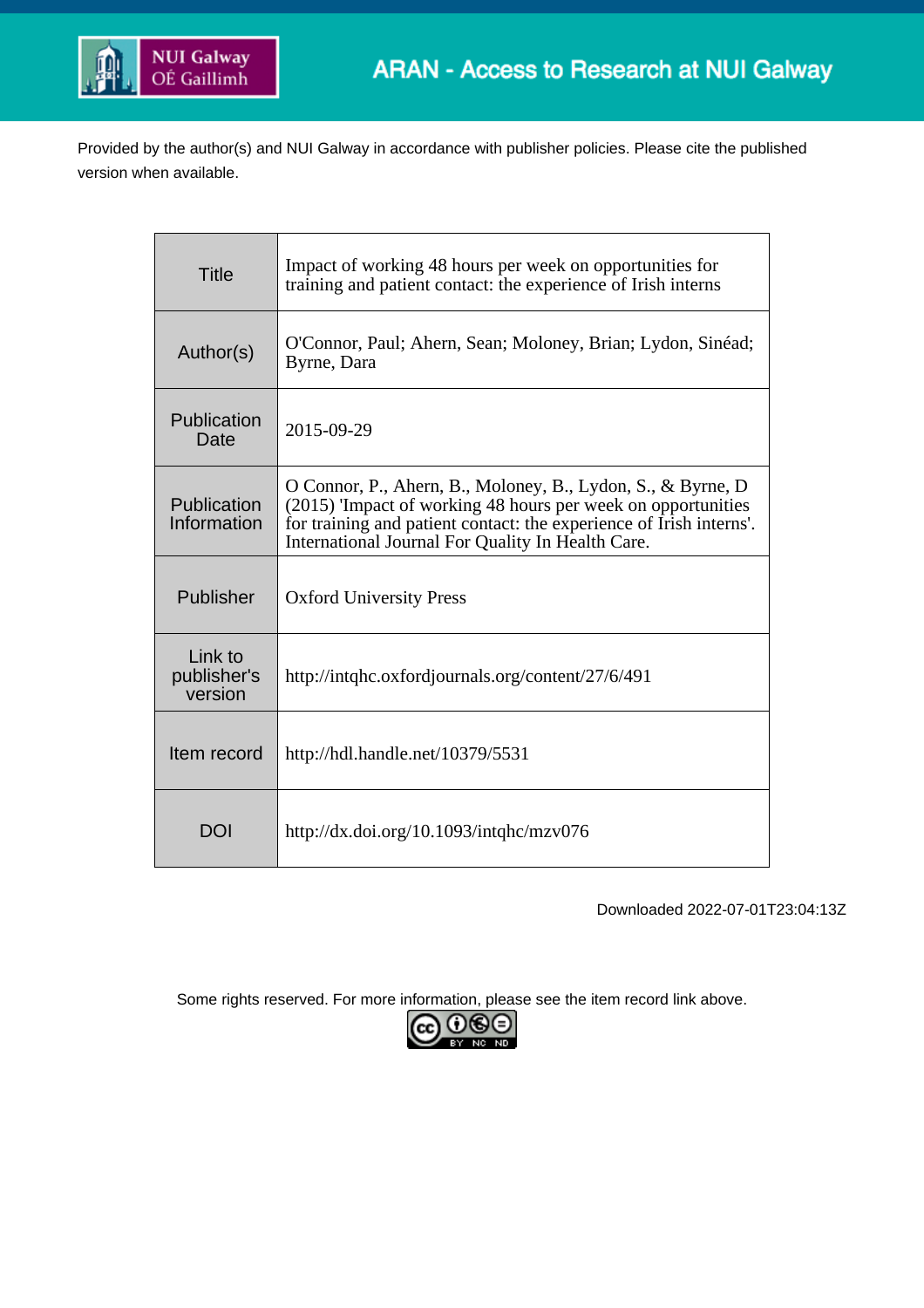## **IMPACT OF WORKING 48 HOURS PER WEEK ON OPPORTUNITIES FOR TRAINING AND PATIENT CONTACT: THE EXPERIENCE OF IRISH INTERNS**

**Cite as:** O'Connor, P., Ahern, B., Moloney, B., Lydon, S., & Bryne, D. (in press). Impact of working 48 hours per week on opportunities for training and patient contact: the experience of Irish interns. *International Journal for Quality in Health Care*. DOI: 10.1093/intqhc/mzv076.

## **ABSTRACT**

**Objective**. The European Working Time Regulations (EWTR) have been criticised for its purported negative impact on the training of junior doctors. The aim of this study was to examine the amount of time interns spent engaging in various work activities. **Design**. An online time-use diary was used to collect data from interns. **Setting.** Two teaching hospitals in the Republic of Ireland. **Participants**. A total of 45 interns logged at least one 24 hour period. The logs were obtained from 67 shifts from a surgical rotation and 83 shifts from a medical rotation. **Main outcome measures**. The amount of time interns spent engaging in direct patient care, indirect patient care, educational activities, and personal activities. **Results.** On day shift, medical interns spent a significantly smaller proportion of the shift on direct care (159/613 minutes, 25.9%, versus 214/636 minutes, 33.6%) and a greater proportion on education (195/613 minutes, 31.8%, versus 139/636 minutes, 21.9%) than surgical interns. On extended days, medical interns spent a significantly larger proportion of the shift on education than surgical interns (243/814 minutes, 29.9%, versus 126/804, 15.7% minutes). On night shift, medical interns spent a significantly greater proportion of the shift on direct care (590/720 minutes, 81.9%, versus 346/727 minutes, 47.6%) and education (33/720 minutes, 4.6%, versus 6/727 minutes, 0.8%) than surgical interns. **Conclusions.** The interns in the study reported spending more time on direct patient care and educational activities, and less time on indirect patient care activities than interns in other countries.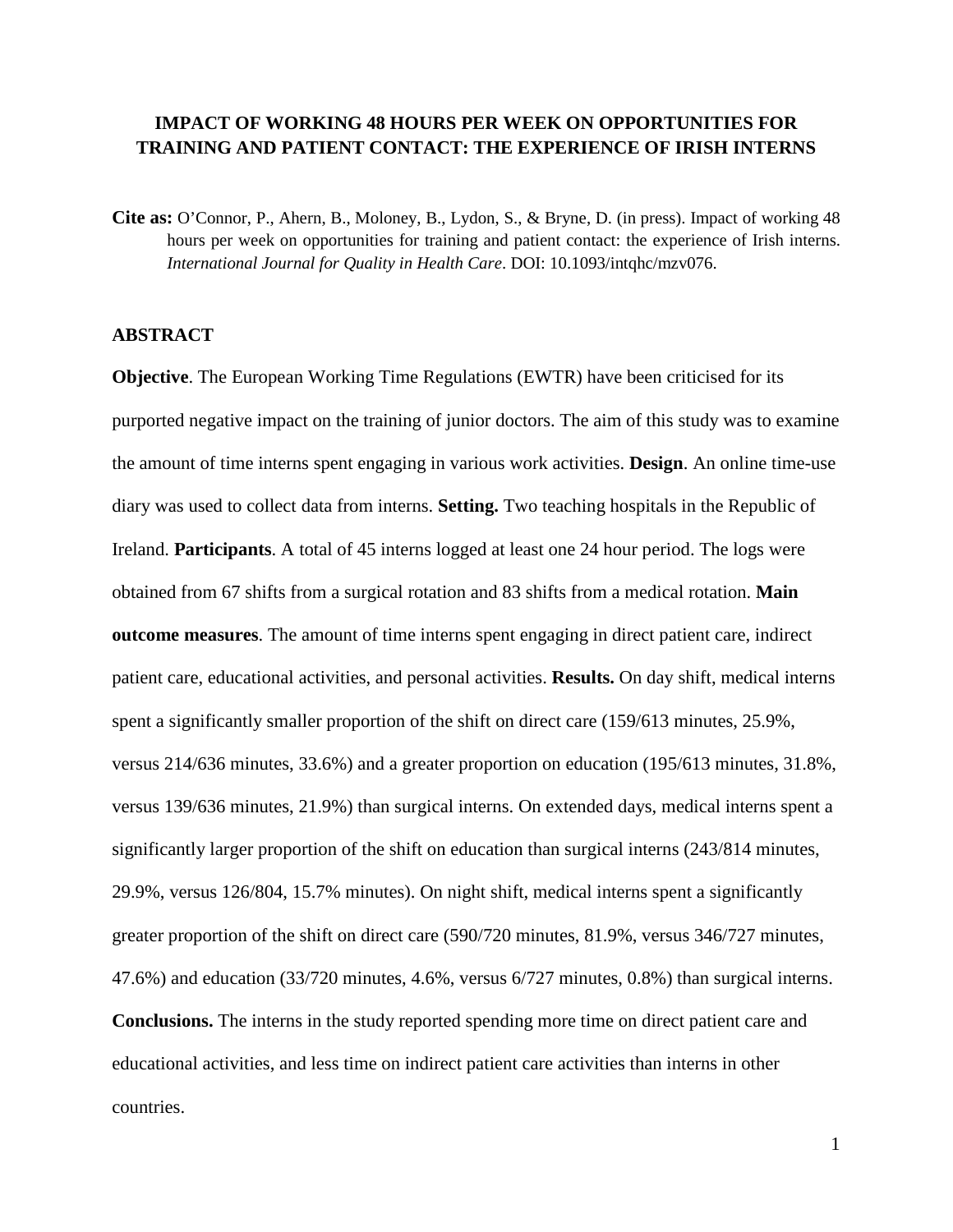#### **INTRODUCTION**

The European Working Time Regulations (EWTR) legislation limits working hours. The key points of the regulation are:

- Working time should not exceed 48 hour working week.
- A 30 minute rest break for every 6 hours of work.
- 11 consecutive hours of rest every 24 hours, or equivalent compensatory rest, before the next period of work.
- 35 hours of consecutive rest every 7 days; or two periods of 35 hours; or one period of 59 hours consecutive rest every 14 days [1].

Trainee doctors in the EU now work hours that are considerably shorter than in the US, where junior doctors are restricted to a maximum of 80 hours of work per week [2]. The potential negative impact of reducing working hours upon the training of doctors is the focus of most of the discussion of the EWTR in the medical literature [3, 4]. A number of studies carried out in the last decade have found that interns spend little time on direct patient care with a large proportion of time on a shift devoted to indirect patient care activities such as writing notes or reviewing patient charts [5-7]. Further, the proportion of time spent on direct patient care has been decreasing through the years [5]. These changes have been attributed to policies to reduce the working hours of doctors [5, 8].

Doctor's work hours should allow for the provision of high quality patient care [9]. The restriction of working hours for junior doctors in Europe has been criticised for many reasons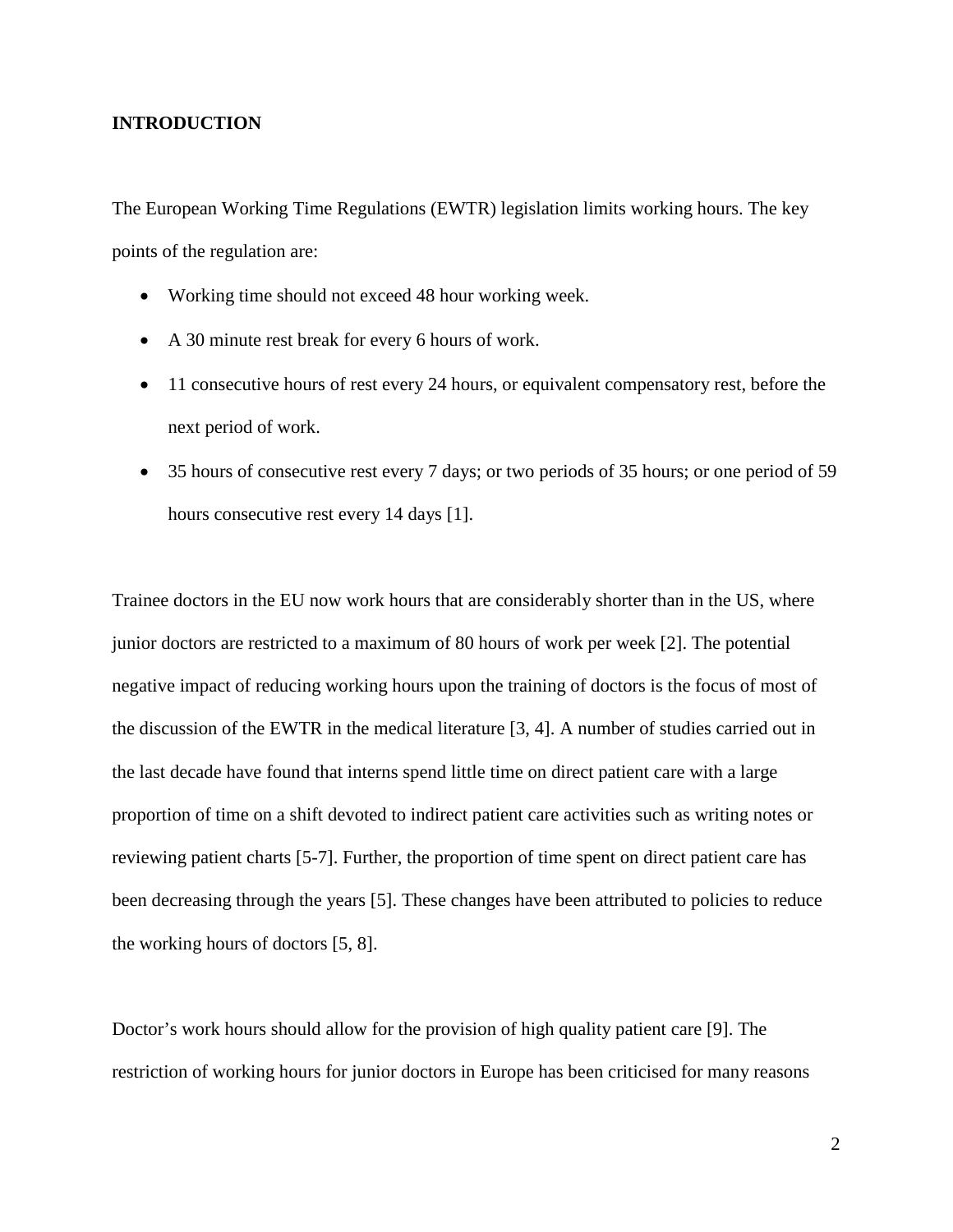including a purported negative impact on the training of interns, and the lack of educational activities for interns during night shifts [10, 11]. It was estimated that pre-EWTR surgical senior house officers (SHOs; the next level of training following preregistration training/internship in which the doctor undergoes training within a particular medical specialty) spent an average of 30,000 hours in training, but this time was reduced to 8,000 hours post-EWTD [12]. It has also been found that implementation of the EWTD led to an 18% decrease in the number of cases completed by registrars, and a 22% decrease for senior house officers, undergoing anaesthetic training [13]. In an Irish setting, implementation of the EWTD led to complaints by SHOs that patient care, continuity of care, and the quality and quantity of training provided were all negatively affected by the work hour restrictions although the majority (69%) or respondents reported an improvement in quality of life attributable to the reduced working hours [14].

The current study sought to investigate the distribution and characteristics of work performed by interns (the first year of work following graduation from medical school) in the Republic of Ireland following the implementation of the EWTR. Given the concerns about the negative impact of the EWTR on the education and development of junior doctors, there is a need for a better understanding of the tasks being carried out by junior doctors in hospitals in which the EWTR has been implemented. The specific aims of this study were to: (1) examine the amount of time interns spent engaging in direct patient care, indirect patient care, educational activities, and personal activities during their work hours; (2) compare the findings from the current study to international research examining how junior doctors spend their time; and (3) compare the distribution of work performed by medical and surgical interns.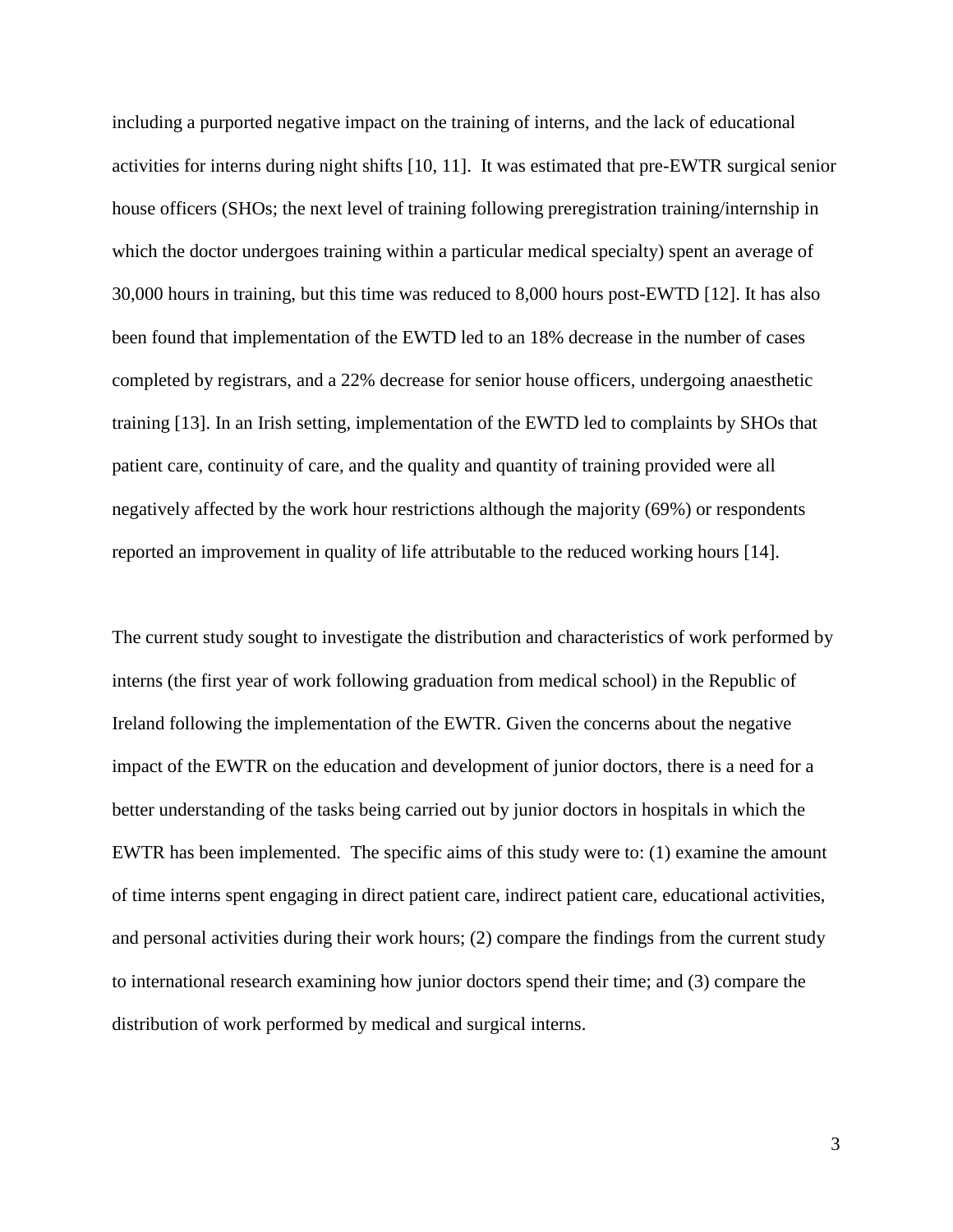## **METHODS**

## **Diary development**

An on-line time use diary, accessible via smartphone or computer, was used to log how medical and surgical interns in two teaching hospitals in the Republic of Ireland spend their time. Previous research found that almost all interns own a smartphone and use it to access the internet [15].

A pilot study was conducted with six interns to test the usability of the on-line diary. Each intern logged one 24 hour period. Based upon semi-structured interviews carried out with the participants in the pilot the complexity of the diary was reduced. The number of activities to be logged was reduced from 25 to 21 (e.g. admissions and discharge was combined), and the time period was increased from 15 minute to 30 minute intervals. Table 1 provides a list of the revised four categories and 21 specific tasks that were used to account for the interns' time.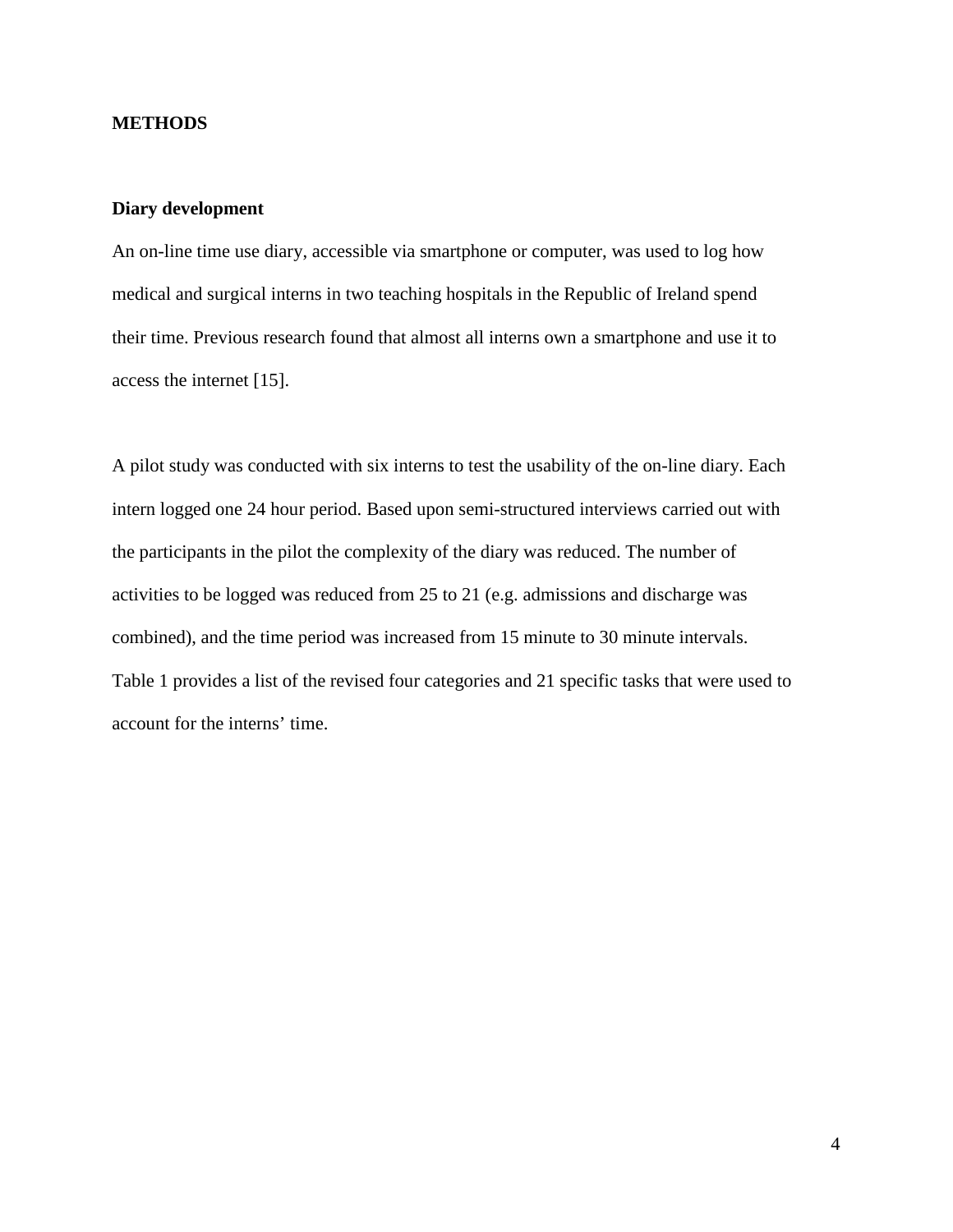| Direct patient care        | Indirect patient care                         |  |  |  |  |  |
|----------------------------|-----------------------------------------------|--|--|--|--|--|
| Working in outpatients     | Team discussions/meeting                      |  |  |  |  |  |
| Treating patients          | Admissions/discharge<br>٠                     |  |  |  |  |  |
| Assisting in the operating | Requesting investigations                     |  |  |  |  |  |
| room (surgical interns     | Requesting consults<br>$\bullet$              |  |  |  |  |  |
| only)                      |                                               |  |  |  |  |  |
| <b>Education</b>           | <b>Personal</b>                               |  |  |  |  |  |
| Ward rounds                | Sleeping<br>٠                                 |  |  |  |  |  |
| Research                   | Eating/coffee break                           |  |  |  |  |  |
| Attending formal teaching  | Travel                                        |  |  |  |  |  |
| Self-directed learning     | Domestic chores                               |  |  |  |  |  |
|                            | Internet, TV, computer games                  |  |  |  |  |  |
|                            | Socialising                                   |  |  |  |  |  |
|                            | Hobbies                                       |  |  |  |  |  |
|                            | Exercise                                      |  |  |  |  |  |
|                            | Other activities of daily living<br>$\bullet$ |  |  |  |  |  |
|                            | Unproductive time                             |  |  |  |  |  |

Table 1. Categories of activities.

The categories and tasks were derived from previous time and motion studies carried out with junior doctors in Australia [7] and interns in the US [5, 6], the requirements of the Irish National Intern Training Programme core curriculum [16], and the eight domains of good professional practice identified by the Medical Council of Ireland [17]. In agreement with the US and Australian categories, direct patient care can be defined as all activities conducted face-to-face with patients [5]. Indirect patient care includes tasks such as reviewing patient records, or writing notes [5, 7], educational activities include activities such as rounds or receiving training [5-7]. Personal time is concerned with eating sleeping, and social activities [5-7]. Additional personal time activities (e.g. hobbies, domestic chores) were added in the current study to account for off-shift activities (tasks that were not recorded in the US or Australian studies as they only accounted for time on-shift).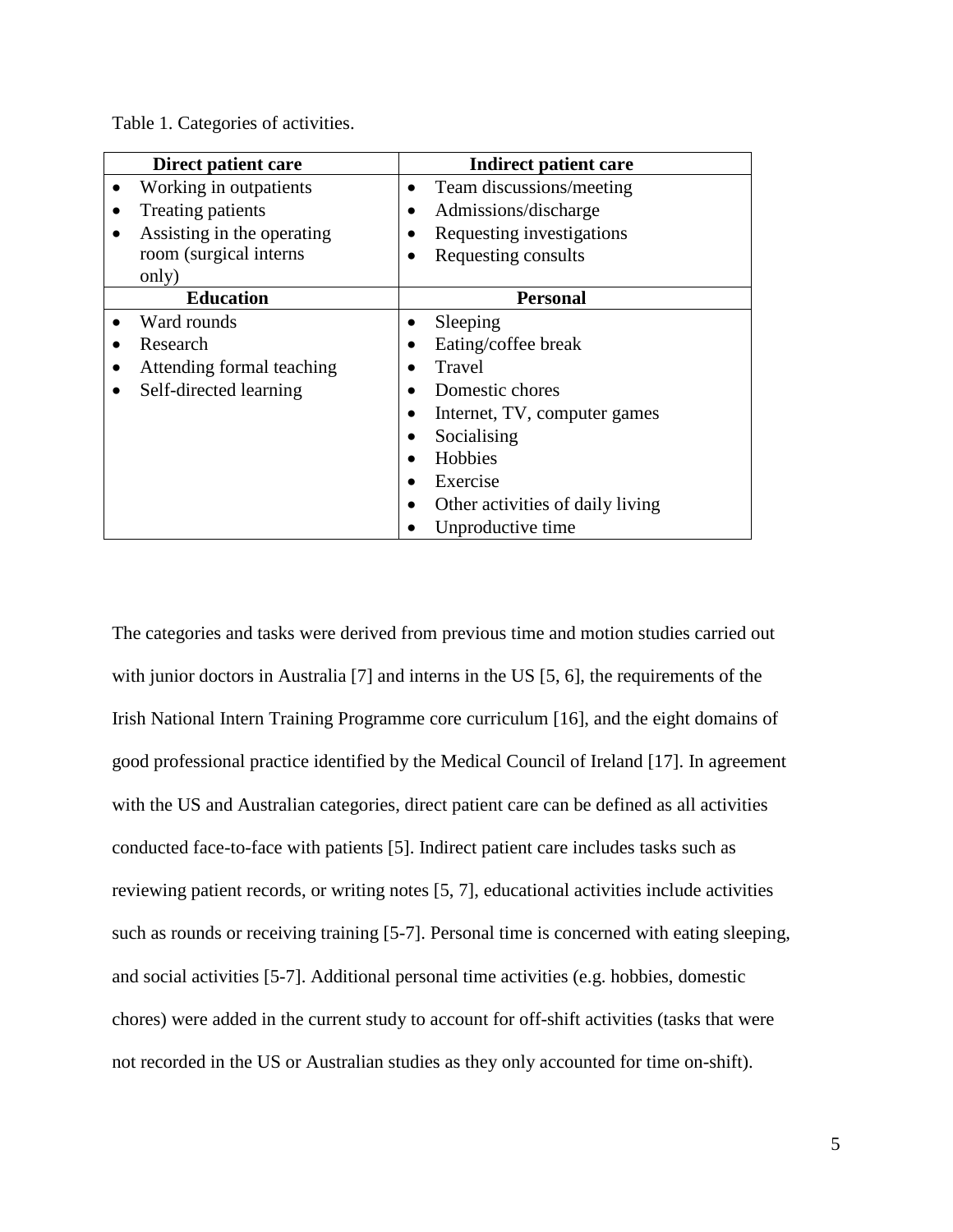#### **Procedure**

Participants were recruited using a combination of convenience and snowball sampling methods. In order to detect a difference of 8% between how surgical and medical interns spend their on shift time (alpha=0.04, beta= 0.2) requires 500 hours of data from each group. Therefore, conservatively estimating a shift length of 9 hours requires 56 shifts to be logged for each group. This was the minimum number of shift that we aimed to obtain for each group of interns.

Prior to logging activities the participants were provided with training on how to use the diary. The participants were told that this study was concerned with identifying the tasks performed by interns and it was important that they accounted for their time accurately. To attempt to avoid any social desirability behaviour, the participants were assured that the logs were anonymous.

Each participant had a unique self-generated identification code so to provide a means to track the submitted logs anonymously. The participants were asked to account for their activities every 30 minutes, during a 24 hour period. A researcher then contacted the participants and asked them to commence the period of logging. For those working a day shift, the 24 hour period of logging started at 6am, and for those on a night shift the period of logging started at 6pm. The participants received a text message at lunchtime and another in the early evening on each day reminding them to complete the log for that day.

The shift structures of the two hospitals that participated in the current study, although not the same at both sites, were compliant with the EWTR. At Site 1, a regular day shift for surgical interns was from 0700 until 1700 and for medical interns was from 0800 until 1800. Every one in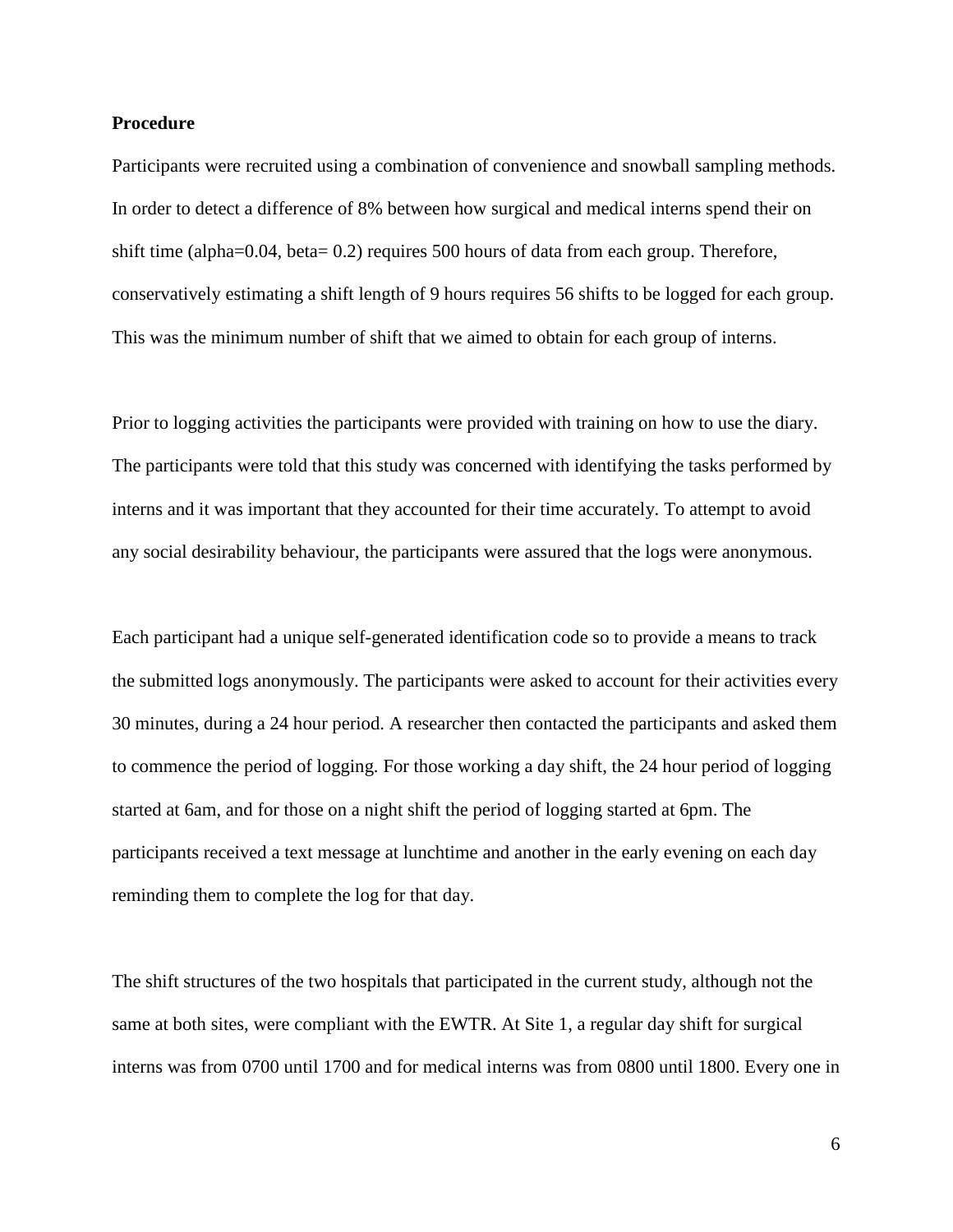ten shifts is a 24 hour period of on-call. At Site 2, a regular day shift was from 0730 until 1700, extended day shift from 0900 until 2200, and night shift from 2030 until 0900. Interns work an extended shift once every four weeks, and a night shift once every eight weeks. Both sites are large teaching hospitals, have an intern educational programme, and comparable in terms of size (casemix units greater than 100,000 per annum), and type of patients.

Ethical approval was received for the study from the ethics boards of both participating hospitals. The data were collected from medical and surgical interns at Site 1 in January 2014, from the surgical interns at Site 2 in November 2012 and medical interns at Site 2 in November 2013.

### **Analysis**

The data from the individual logs were downloaded and combined for analysis. The logs were screened to ensure that they were complete and represented a log of a shift carried out at the hospital. The data did not meet the assumptions of normality required for multivariate analysis. Therefore, simple statistical tests were used to assess whether there were significant differences in the percentage of a shift spent performing activities in each of the four categories outlined in Table 1 (direct care, indirect care, education, and personal) between medical and surgical interns: at Sites 1 and 2; and on day shift, extended day shift, and night shift. A comparison was also made between the number of hours of sleep based upon rotation and type of shift.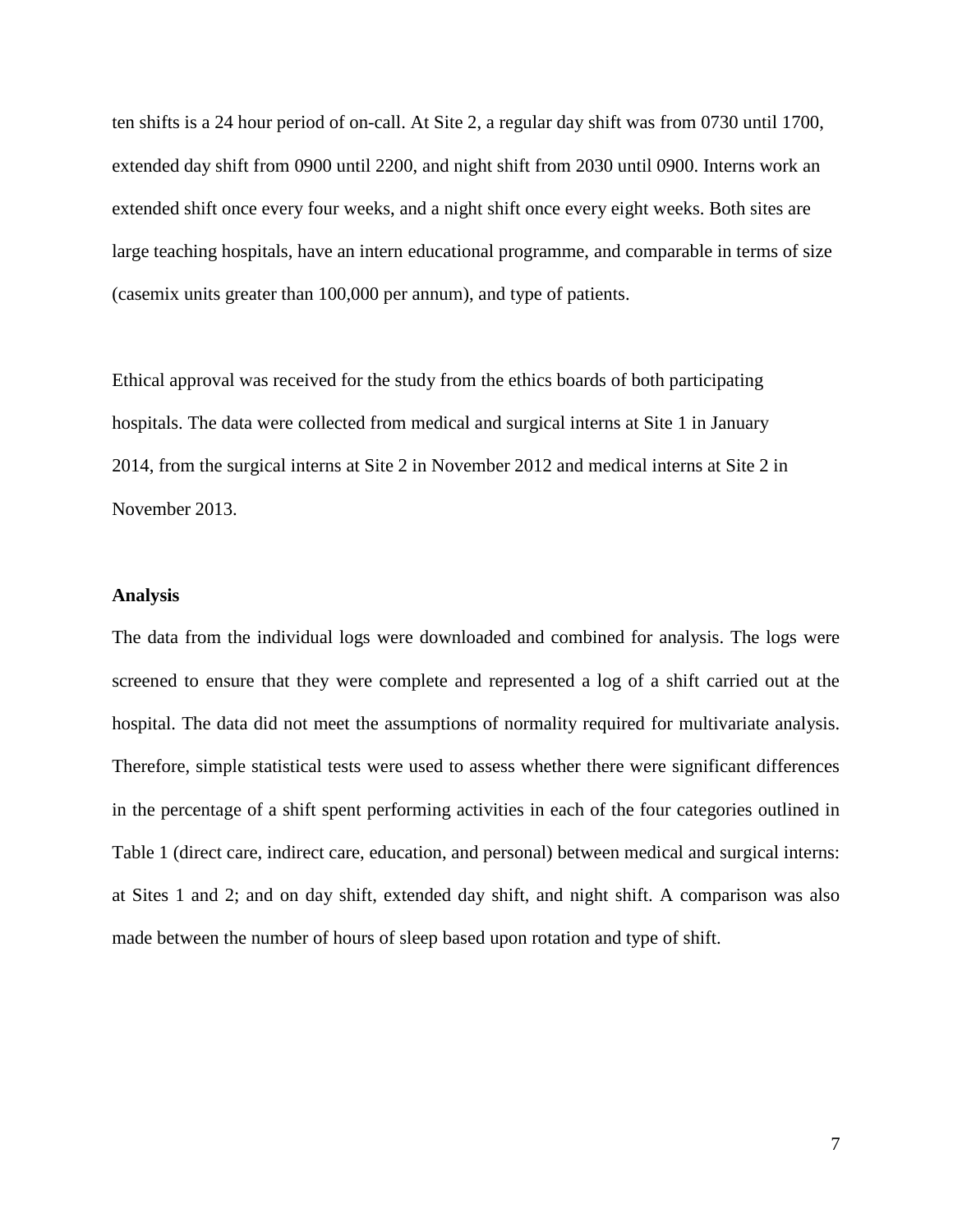#### **RESULTS**

## **Participants**

A total of 45 interns logged their activities for at least one 24 hour period. A total of 12 interns participated from site 1 (17.1% of the population), and 33 interns participated from site 2 (48.5% of the population). All of the participants were under 25 years of age and 25 out of 45 (55.6%) were male.

## **Intern Logs**

The mean number of 24 hour logs recorded by each intern was  $3.89$  (SD = 2.61). The logs included in the analysis were obtained for 67 shifts from a surgical rotation (18 regular day shifts from Site one, 35 regular day shifts, five extended day shifts, and 9 night shifts from Site 2), and 83 shifts from a medical rotation (13 regular day shifts from site one, 53 regular day shifts, eight extended day shifts, and 9 night shifts from Site 2).

A total of 18 additional logs not included in the analysis were six for which the intern was on a day off, two for which the intern was on a day of training away from the hospital, and 10 logs which were incomplete.

## **Medical Interns**

The time spent on the different tasks by the medical interns is summarised in Tables 2 and 4. No significant differences were found in the proportion of the day shift devoted to direct patient care, indirect patient care, educational activities, or personal activities between Sites 1 and 2, or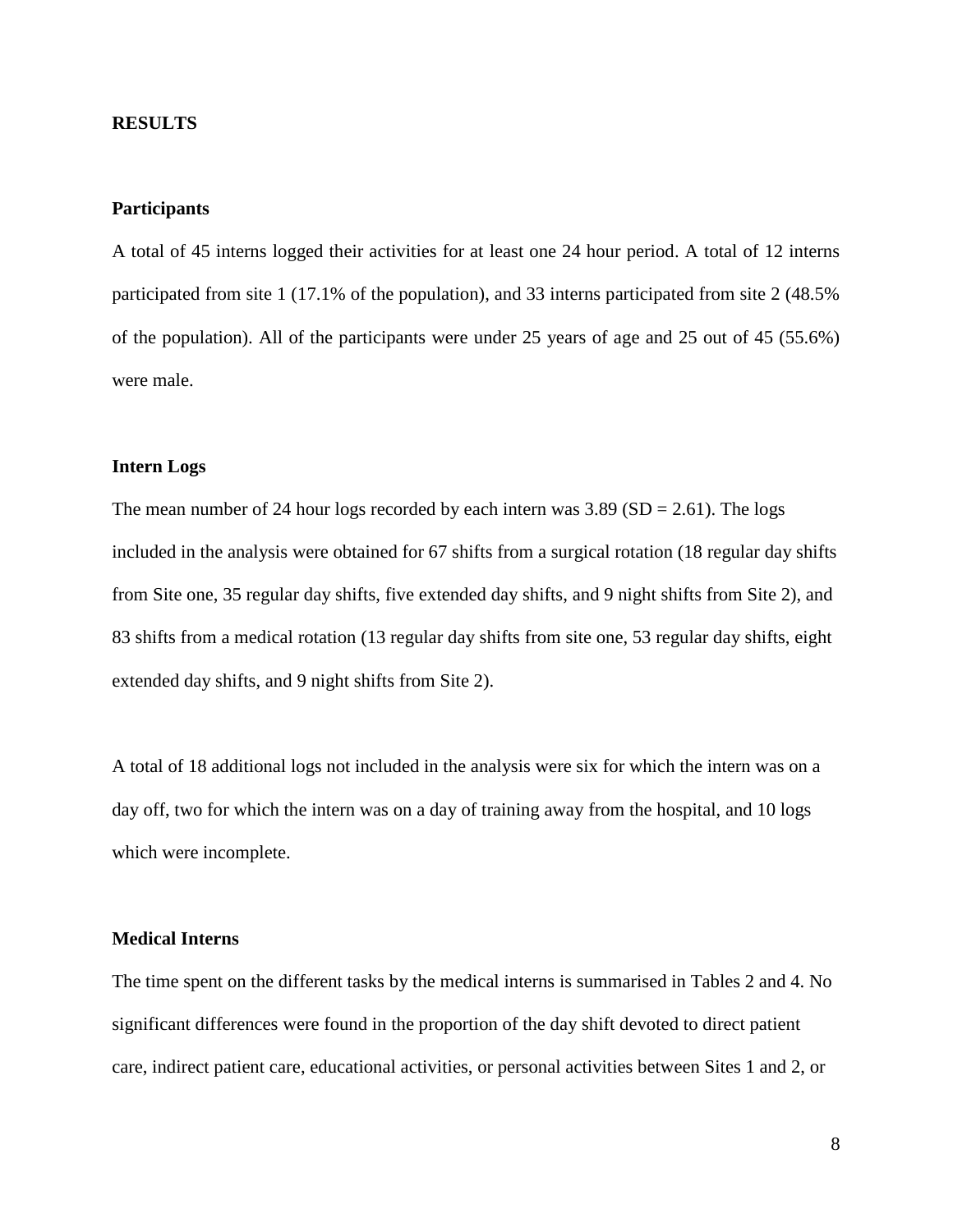between the activities of male and female interns. In six of the nine medical rotation night shifts, no time was spent either on a break or eating or drinking. Overtime was reported for 26/66 (39.4%) of the day shifts and 6/8 (75%) of the extended day shifts. However, 6/9 (66.7%) night shifts logged at Site 2 indicated that interns ended their shift earlier than scheduled.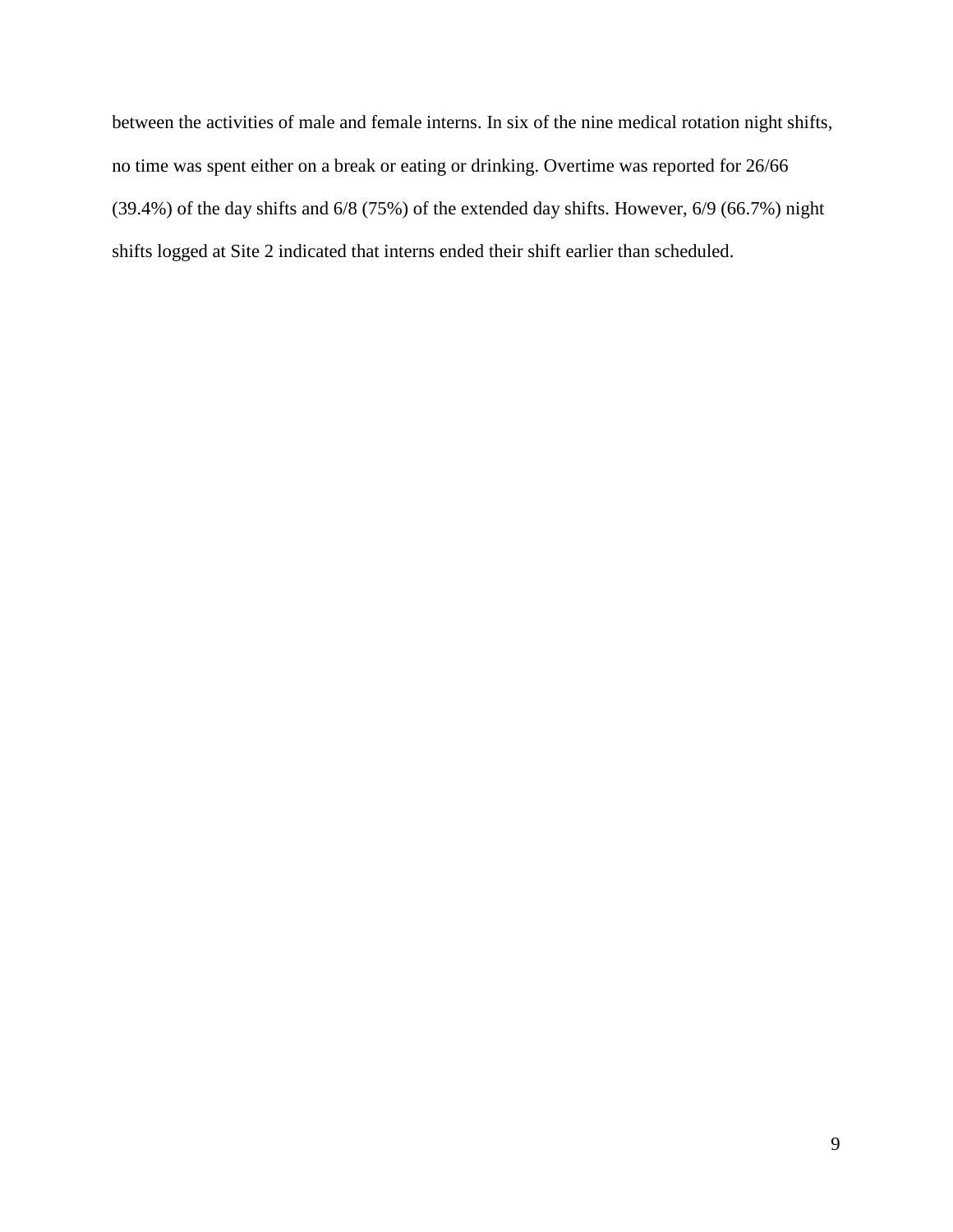|                                    | Site 1       |                          | Site 2       |           |                                 |                              |               |                |  |
|------------------------------------|--------------|--------------------------|--------------|-----------|---------------------------------|------------------------------|---------------|----------------|--|
| <b>Tasks</b>                       | Day $(n=13)$ |                          | Day $(n=53)$ |           | <b>Extended</b><br>days $(n=8)$ |                              | Night $(n=9)$ |                |  |
|                                    | $M^{\#}$     | $SD^$                    | $\mathbf M$  | <b>SD</b> | M                               | SD                           | М             | SD             |  |
| Working in out-patients            | 0:09         | 0:32                     | 0:31         | 1:31      | $\overline{a}$                  |                              |               |                |  |
| <b>Treating patients</b>           | 2:50         | 1:33                     | 2:05         | 1:49      | 4:48                            | 3:01                         | 9:50          | 1:40           |  |
| Direct patient care                | $3:00*$      | 1:42                     | 2:36         | 2:02      | 4:48                            | 3:01                         | 9:50          | 1:40           |  |
| Team discussion/meeting            | 0:43         | 0:54                     | 1:01         | 0:43      | 0:22                            | 0:39                         | 0:36          | 0:25           |  |
| Admission/discharge                | 1:00         | 1:03                     | 0:54         | 1:03      | 0:26                            | 0:47                         |               |                |  |
| Requesting investigations          | 1:09         | 0:42                     | 1:10         | 0:56      | 1:33                            | 2:18                         | 0:40          | 0:56           |  |
| Requesting consults                | 0:48         | 0:45                     | 0:30         | 0:32      | 0:48                            | 0:45                         | 0:03          | 0:12           |  |
| <b>Indirect patient care</b>       | 3:41         | 1:38                     | 3:36         | 1:31      | 3:11                            | 2:30                         | 1:20          | 0:46           |  |
| Ward rounds                        | 2:48         | 1:52                     | 2:33         | 1:26      | 3:15                            | 1:37                         | 0:33          | 0:58           |  |
| Attending formal teaching          | 0:13         | 0:45                     | 0:36         | 0:47      | 0:48                            | 1:30                         |               |                |  |
| Research (on-shift)                |              |                          | 0:01         | 0:15      |                                 |                              |               |                |  |
| Self-directed learning (on-shift)  | 0:04         | 0:21                     | 0:05         | 0:28      |                                 |                              |               |                |  |
| <b>Education (on-shift)</b>        | 3:06         | 1:52                     | 3:16         | 1:17      | 4:03                            | 1:16                         | 0:33          | 0:58           |  |
| Self-directed learning (off-shift) | 0:04         | 0:21                     | 0:24         | 0:51      |                                 |                              |               |                |  |
| Research (off-shift)               | 0:04         | 0:14                     | 0:31         | 1:22      | $\overline{a}$                  | $\overline{\phantom{0}}$     | 0:13          | 0:50           |  |
| <b>Education (off-shift)</b>       | 0:09         | 0:23                     | 0:56         | 1:44      | $\blacksquare$                  | $\qquad \qquad \blacksquare$ | 0:13          | 0:50           |  |
| Sleeping (on-shift)                |              |                          |              |           |                                 | $\overline{a}$               |               |                |  |
| Eating/coffee break (on-shift)     | 0:32         | 0:28                     | 0:31         | 0:32      | 0:18                            | 0:28                         | 0:03          | 0:12           |  |
| Unproductive time (on-shift)       | 0:06         | 0:31                     | 0:08         | 0:23      | 1:11                            | 2:12                         | 0:13          | 0:27           |  |
| Personal (on shift)                | 0:39         | 0:49                     | 0:39         | 0:40      | 1:30                            | 2:12                         | 0:16          | 0:33           |  |
| Sleeping (off-shift)               | 7:41         | 1:53                     | 7:02         | 1:50      | 7:07                            | 0:44                         | 5:30          | 3:15           |  |
| Eating/coffee break (off-shift)    | 0:43         | 0:29                     | 0:49         | 0:41      | 0:37                            | 0:44                         | 0:53          | 0:25           |  |
| Travel                             | 1:20         | 0:58                     | 0:40         | 0:41      | 0:33                            | 0:13                         | 1:00          | 0:37           |  |
| Domestic chores                    | 1:04         | 1:05                     | 0:27         | 0:41      | 0:18                            | 0:40                         | 0:40          | 0:50           |  |
| Socialising                        | 1:04         | 1:24                     | 1:00         | 2:11      | 0:07                            | 0:26                         | 0:43          | 1:18           |  |
| Hobbies                            | 0:02         | 0:10                     | 0:16         | 0:55      | 0:07                            | 0:17                         | 0:13          | 0:33           |  |
| Exercise                           | 0:09         | 0:28                     | 0:23         | 0:41      | 0:03                            | 0:13                         | 0:06          | 0:25           |  |
| TV/computer games/internet         | 0:25         | 0:30                     | 0:58         | 1:23      | 0:56                            | 0:31                         | 1:00          | 1:24           |  |
| Activities of daily living (ADL)   | 0:50         | 1:04                     | 1:14         | 1:16      | 0:33                            | 0:24                         | 1:40          | 1:56           |  |
| Unproductive time (off-shift)      |              | $\overline{\phantom{0}}$ |              |           |                                 | $\overline{a}$               |               | $\overline{a}$ |  |
| Personal (off-shift)               | 13:23        | 1:35                     | 12:54        | 2:43      | 10:26                           | 0:31                         | 11:46         | 1:22           |  |
| <b>Shift length</b>                | 10:27        | 1:36                     | 10:10        | 1:36      | 13:34                           | 0:31                         | 12:00         | 0:53           |  |
| Overtime                           | 0:28         | 1:36                     | 0:10         | 1:36      | 0:34                            | 0:31                         | $-0:30$       | 0:53           |  |

Table 2. Time logged by medical interns (hours: minutes).

\*the sum of the time spent on individual tasks time for categories do not necessarily add up as it has been rounded to minutes for simplicity of interpretation in the table.

^ Negative number indicates that on night shift the interns were finishing early.

# M= Mean time spent performing the task (hours:minutes)

~ SD= standard deviation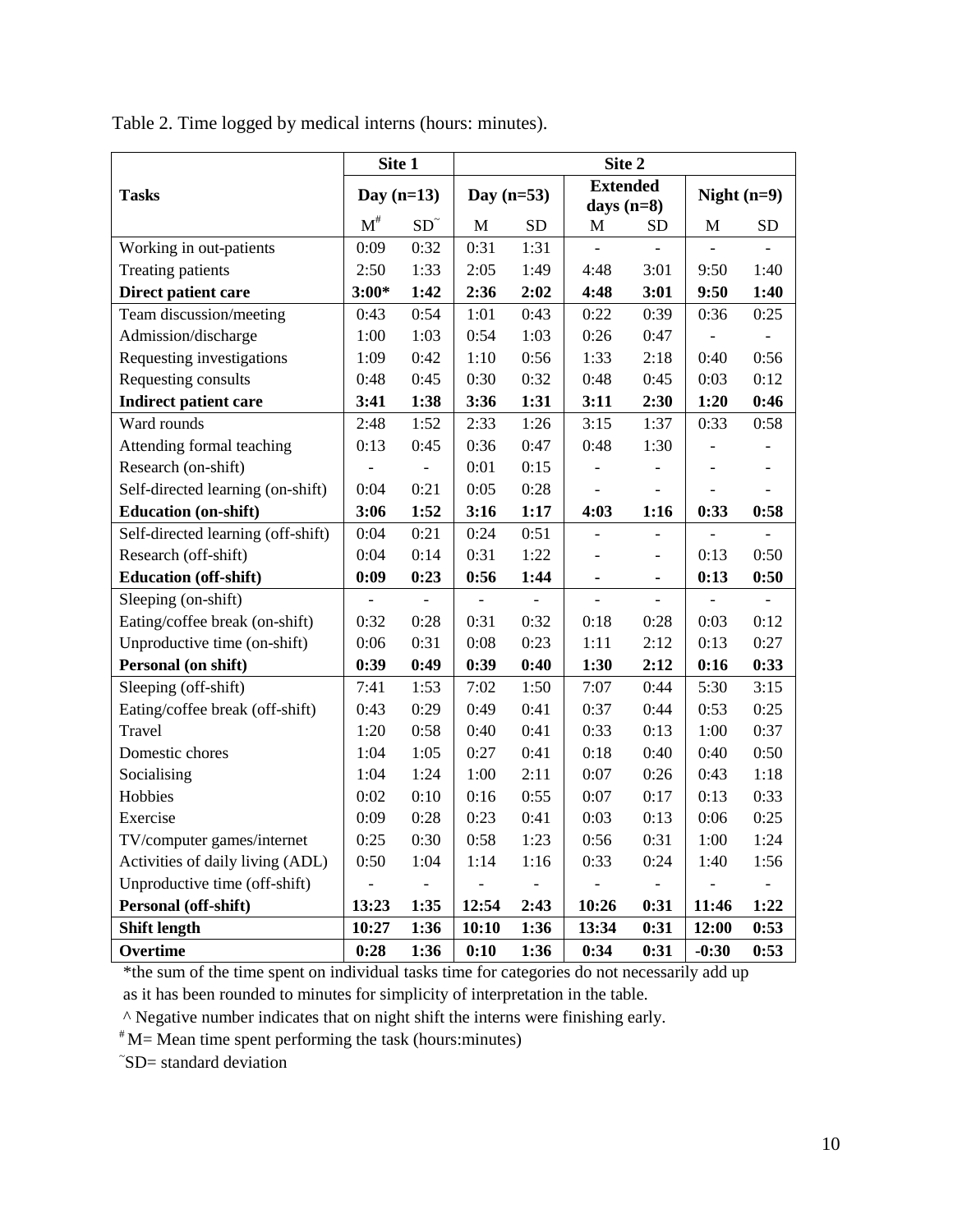# **Surgical Interns**

The time spent by the surgical interns on the different tasks are summarised in Tables 3 and 4. No significant differences were found in the proportion of the day shift devoted to direct patient care, indirect patient care, education, or personal time between Sites 1 and 2. Only four of the 67 surgical shifts (6%), all at Site 2, included any time assisting in theatre (see Table 3). Overtime was reported for 36/53 (67.9%) of the day shifts and 3/5 (60%) of the extended day shifts. A total of 6/9 (66.7%) night shifts logged at Site 2 indicated that interns ended their shift earlier than scheduled.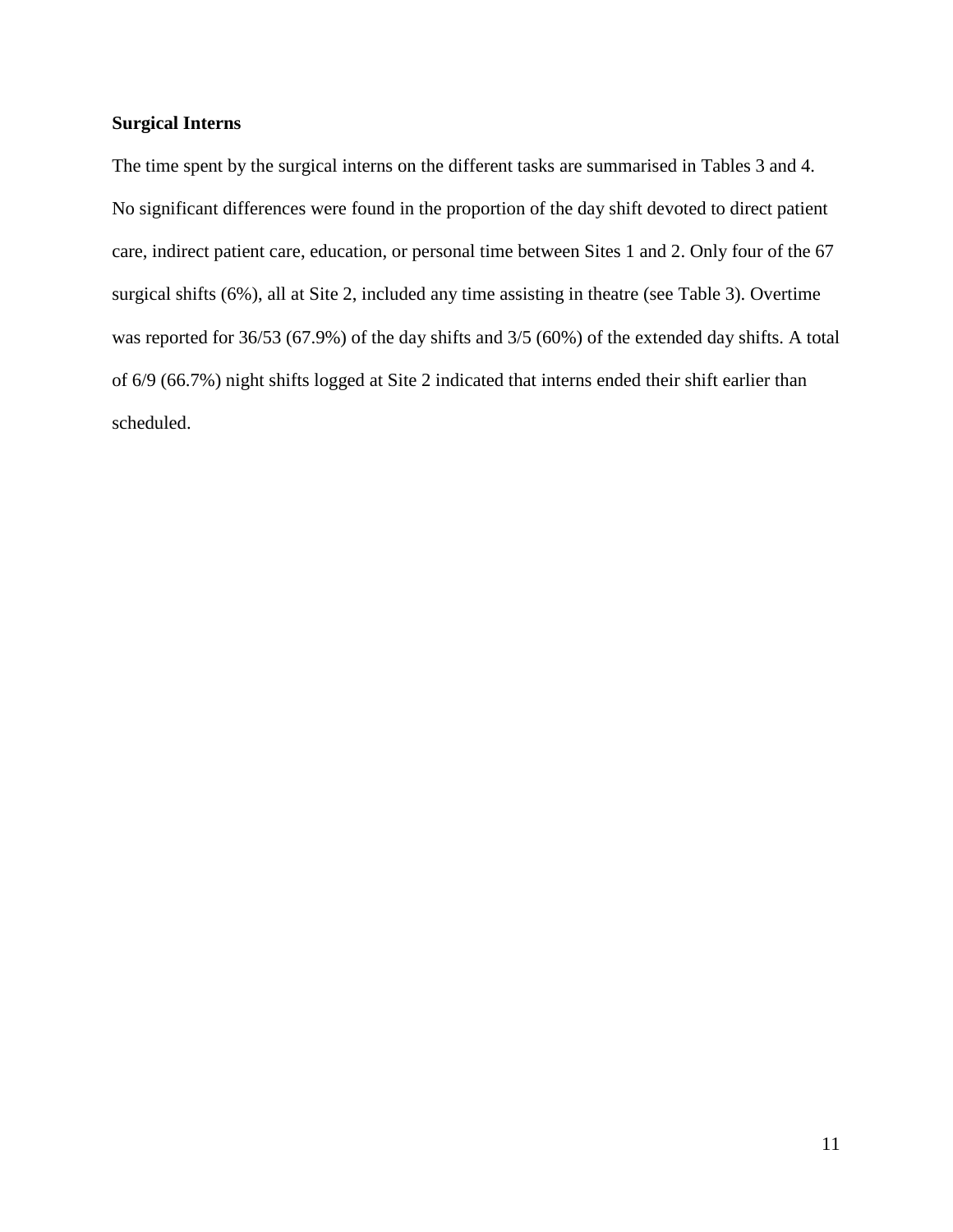|                                    | Site 1                   |       | Site 2       |           |                                 |                              |               |           |  |
|------------------------------------|--------------------------|-------|--------------|-----------|---------------------------------|------------------------------|---------------|-----------|--|
| <b>Tasks</b>                       | Day $(n=18)$             |       | Day $(n=35)$ |           | <b>Extended</b><br>days $(n=5)$ |                              | Night $(n=9)$ |           |  |
|                                    | $M^{\#}$                 | $SD^$ | M            | <b>SD</b> | M                               | <b>SD</b>                    | M             | <b>SD</b> |  |
| Working in out-patients            | 0:15                     | 0:55  | 0:12         | 0:56      |                                 |                              |               |           |  |
| Treating patients                  | 3:33                     | 1:42  | 3:00         | 1:46      | 3:42                            | 2:58                         | 5:46          | 1:08      |  |
| Assisting in the operating room    |                          |       | 0:12         | 0:56      |                                 | -                            |               |           |  |
| Direct patient care                | 3:48                     | 1:44  | $3:25*$      | 2:18      | 3:42                            | 2:58                         | 5:46          | 1:08      |  |
| Team discussion/meeting            | 0:36                     | 0:35  | 0:35         | 0:42      | 0:24                            | 0:31                         | 0:20          | 0:26      |  |
| Admission/discharge                | 1:01                     | 0:47  | 1:58         | 2:19      | 2:48                            | 2:18                         | 0:13          | 0:33      |  |
| Requesting investigations          | 1:13                     | 0:55  | 0:43         | 0:50      | 1:48                            | 1:27                         | 0:56          | 0:48      |  |
| Requesting consults                | 0:56                     | 0:44  | 0:28         | 0:46      | 0:24                            | 0:31                         | 0:20          | 0:42      |  |
| <b>Indirect patient care</b>       | 3:48                     | 1:43  | 3:45         | 2:50      | 5:24                            | 2:52                         | 1:50          | 1:05      |  |
| Ward rounds                        | 2:01                     | 0:55  | 1:30         | 1:27      | 1:00                            | 0:46                         |               |           |  |
| Attending formal teaching          | 0:15                     | 0:37  | 0:34         | 0:55      | 0:30                            |                              |               |           |  |
| Research (on-shift)                | 0:06                     | 0:35  | 0:02         | 0:14      |                                 |                              |               |           |  |
| Self-directed learning (on-shift)  | 0:01                     | 0:08  | 0:09         | 0:34      | 0:36                            | 1:22                         | 0:06          | 0:25      |  |
| <b>Education</b> (on-shift)        | 2:25                     | 1:04  | 2:16         | 1:56      | 2:06                            | 2:17                         | 0:06          | 0:25      |  |
| Self-directed learning (off-shift) | $\overline{\phantom{0}}$ |       | 0:13         | 0:49      | 0:18                            | 0:50                         | 0:06          | 0:25      |  |
| Research (off-shift)               | 0:06                     | 0:35  | 0:16         | 0:46      |                                 |                              | 0:16          | 0:50      |  |
| <b>Education (off-shift)</b>       | 0:06                     | 0:35  | 0:30         | 1:03      | 0:18                            | 0:50                         | 0:23          | 0:52      |  |
| Sleeping (on-shift)                |                          |       |              |           |                                 |                              | 2:16          | 1:22      |  |
| Eating/coffee break (on-shift)     | 0:33                     | 0:25  | 0:46         | 0:46      | 1:36                            | 0:49                         | 0:26          | 0:12      |  |
| Unproductive time (on-shift)       | 0:16                     | 0:45  | 0:15         | 0:54      | 0:36                            | 0:49                         | 1:40          | 0:53      |  |
| Personal (on shift)                | 0:50                     | 0:55  | 1:01         | 1:04      | 2:12                            | 0:50                         | 4:23          | 1:19      |  |
| Sleeping (off-shift)               | 7:15                     | 1:34  | 7:38         | 1:38      | 7:00                            | 1:10                         | 6:10          | 1:59      |  |
| Eating/coffee break (off-shift)    | 0:46                     | 0:32  | 0:50         | 0:39      | 0:18                            | 0:33                         | 0:56          | 0:29      |  |
| Travel                             | 1:21                     | 0:31  | 0:38         | 1:14      | 0:48                            | 1:23                         | 0:23          | 0:31      |  |
| Domestic chores                    | 0:35                     | 0:47  | 0:30         | 0:40      | 0:12                            | 0:20                         | 0:23          | 0:31      |  |
| Socialising                        | 1:00                     | 2:09  | 1:14         | 1:46      | 1:36                            | 2:27                         | 0:50          | 0:42      |  |
| Hobbies                            | 0:08                     | 0:21  | 1:04         | 1:18      |                                 | $\qquad \qquad \blacksquare$ | 0:20          | 0:50      |  |
| Exercise                           | 0:45                     | 1:06  | 0:22         | 0:49      | 0:12                            | 0:33                         | 0:46          | 0:57      |  |
| TV/computer games/internet         | 0:41                     | 1:13  | 0:02         | 0:19      |                                 | $\overline{\phantom{0}}$     | 1:03          | 0:48      |  |
| Activities of daily living (ADL)   | 0:28                     | 0:47  | 0:36         | 0:52      | 0:12                            | 0:33                         | 0:36          | 0:41      |  |
| Unproductive time (off-shift)      |                          |       | 0:01         | 0:08      |                                 |                              |               |           |  |
| Personal (off-shift)               | 13:01                    | 1:28  | 13:00        | 1:37      | 10:18                           | 1:18                         | 11:30         | 0:42      |  |
| <b>Shift length</b>                | 10:51                    | 1:10  | 10:29        | 1:44      | 13:24                           | 0:32                         | 12:07         | 0:25      |  |
| Overtime                           | 0:38                     | 1:10  | 0:29         | 1:44      | 0:24                            | 0:32                         | $-0:23$       | 0:25      |  |

Table 3. Time logged by surgical interns (hours: minutes)

\*the sum of the time spent on individual tasks time for categories do not necessarily add up as it has been rounded to minutes for simplicity of interpretation in the table.

^ Negative number indicates that on night shift the interns were finishing early.

 $*M$ = Mean time spent performing the task (hours: minutes)

~ SD= standard deviation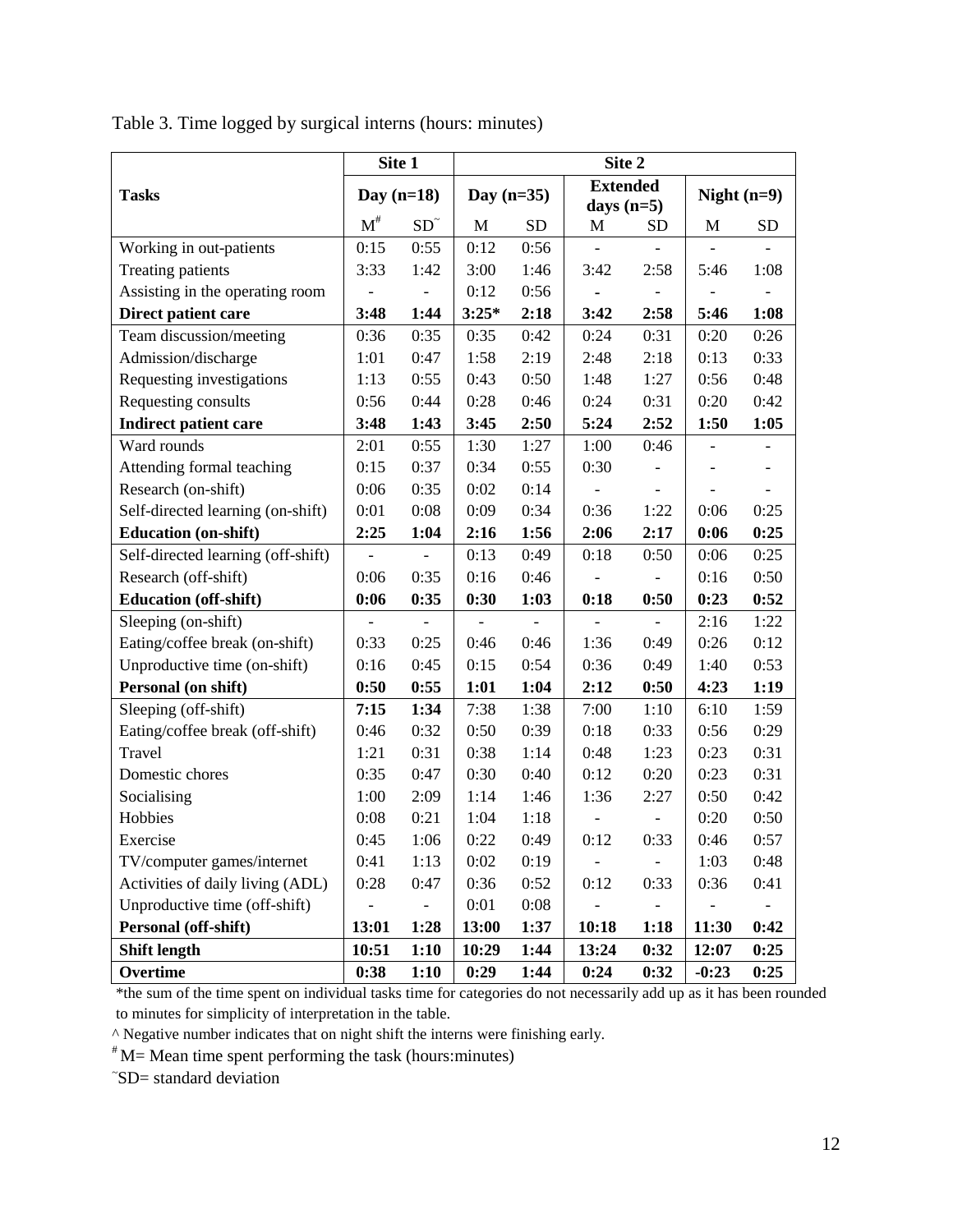### **Comparisons between categories of tasks performed on surgical and medical shifts**

On day shift, medical interns spent a significantly smaller proportion of the shift on direct care and personal tasks and significantly more time on education than surgical interns (see Table 4). On extended days, medical interns spent a significantly smaller proportion of the shift on education than surgical interns (see Table 4). On night shift, medical interns spent a significantly larger proportion of the shift on direct care and education and a significantly smaller proportion of the shift on personal activities than surgical interns (see Table 4).

Table 4. Comparisons of the percentage of a shift spent by surgical and medical interns on the four categories of tasks on day, extended day, and nights shifts.

|             |           | Day     |                          |          | <b>Extended day</b> |          | <b>Night</b> |         |                         |  |
|-------------|-----------|---------|--------------------------|----------|---------------------|----------|--------------|---------|-------------------------|--|
| Category    | Surgical  | Medical | p                        | Surgical | Medical             | p        | Surgical     | Medical | p                       |  |
|             | $M(SD)^*$ | M(SD)   |                          | M(SD)    | M(SD)               |          | M(SD)        | M(SD)   |                         |  |
| N           | 53        | 66      | $\overline{\phantom{a}}$ |          | 8                   | Ξ.       | 9            | 9       |                         |  |
| Direct care | 33.4      | 25.9    | $0.01*$                  | 27.5     | 35.5                | 0.45     | 47.7         | 82.2    | ${<}0.001$ <sup>*</sup> |  |
|             | (15.0)    | (14.4)  |                          | (17.4)   | (18.1)              |          | (7.5)        | (11.3)  |                         |  |
| Indirect    | 35.4      | 35.6    | 0.95                     | 40.6     | 23.4                | 0.09     | 15.1         | 11.1    | 0.19                    |  |
| care        | (18.6)    | (12.3)  |                          | (18.0)   | (14.6)              |          | (7.6)        | (5.0)   |                         |  |
| Education   | 21.5      | 31.8    | ${<}0.001$ <sup>*</sup>  | 15.5     | 30.0                | $0.02^*$ | 0.9          | 4.5     | 0.14                    |  |
|             | (12.0)    | (10.4)  |                          | (12.9)   | (7.4)               |          | (2.7)        | (6.2)   |                         |  |
| Personal    | 9.6       | 6.6     | $0.03*$                  | 16.4     | 11.1                | 0.33     | 36.3         | 2.2     | ${<}0.001$ *            |  |
|             | (9.0)     | (5.5)   |                          | (5.1)    | (13.2)              |          | (8.9)        | (3.5)   |                         |  |

\**p*<0.04 (significance value incorporates a Bonferonni correction to keep the familywise alpha value at 0.05).  $^*$ M (SD)= Mean percentages (standard deviation).

## **Sleep**

A total of 116/150 (77.3%) of the interns reported seven or more hours of sleep in each 24 hour period, with 13/150 (8.7%) reporting less than five hours of sleep. Due to violations of normality of the hours of sleep logged it was not possible to carry out an analysis of variance. However, it was found that those interns on a surgical rotation obtained significantly more hours of sleep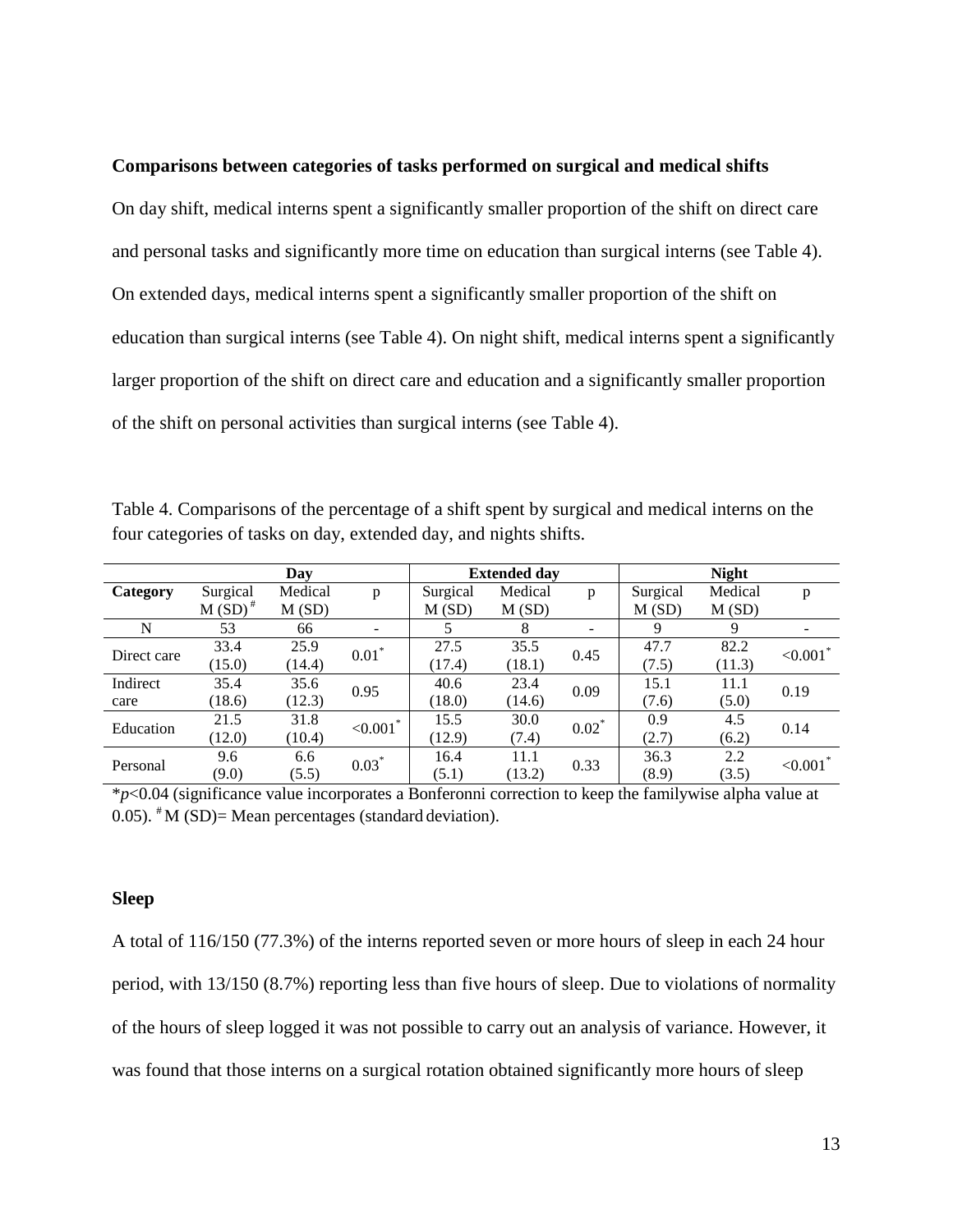than those on a medical rotation ( $p= 0.01$ ). Surgical interns reported a mean of 7 hours and 36 minutes of sleep, as compared to a mean of 6 hours and 59 minutes of sleep reported by medical interns. A Kruskal-Wallis test was used to compare the hours of sleep obtained by interns on a day, extended day, or night shifts. No significant difference resulted ( $p= 0.59$ ).

## **DISCUSSION**

The results of the current study reveal that the work time of interns in the Republic of Ireland is distributed relatively equally between direct patient care, indirect patient care, and educational activities during day shifts and extended day shifts. However, surgical interns spent less time during night shifts carrying out direct patient care activities than was reported by medical interns. The limited time devoted to educational activities during night shifts was apparent in the diary logs of both medical and surgical interns.

The findings of the current study are encouraging. They reveal that interns in the Republic of Ireland devote a majority of their working time to direct patient care and educational activities. Although engagement in indirect patient care is important for intern education [6], time spent on direct patient care is essential for doctors-in-training as it provides the opportunity to practise core procedural skills as well as nontechnical skills such as clinical reasoning, and problemsolving [18]. Doctor-patient interactions are important to a patients perception of the quality of the care they have received [19].

The Irish Health Service Executive's National Intern Training Programme has invested heavily in intern education in recent years. In a survey of junior doctors in Ireland, carried out prior to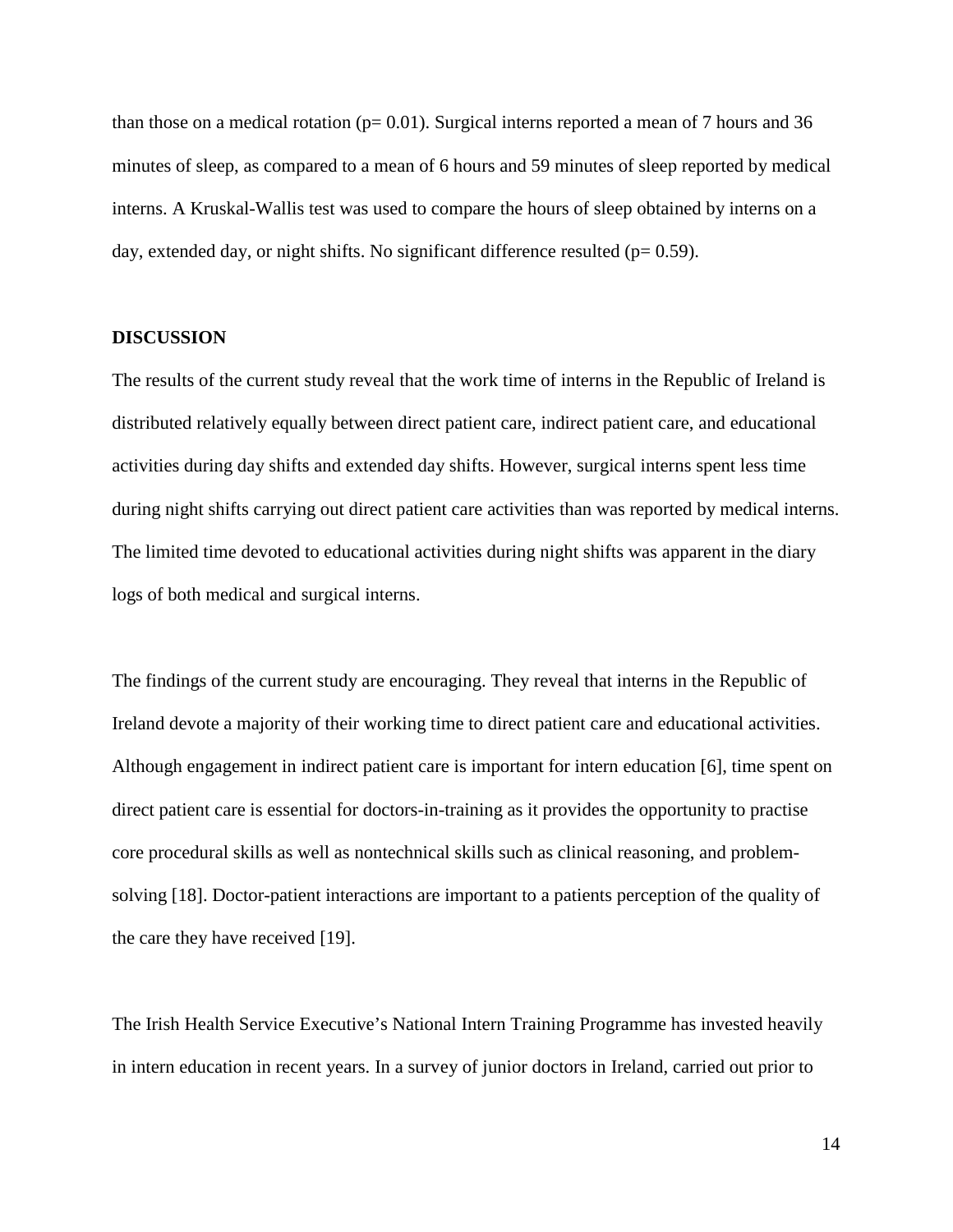the introduction of the intern training programme, it was found that there were perceived difficulties with obtaining protected educational time, benefiting from clinical learning opportunities or gaining access to a relevant educational programme [20]. The data collected in the current study suggest that this investment in education has resulted in interns participating in formal, and informal, educational activities. This agrees with previous research that found that dedicated training time for junior doctors is well received [21], and effective [22, 23].

Our findings regarding the distribution of interns' work tasks are in contrast with the results of previous international studies of intern work activities in the US [5, 6] and Australia [7]. Studies conducted in these countries, which are not subject to EWTR, have reported a much lower proportion of time devoted to direct patient care (ranging from 11% [7] to 12% [5, 6] across studies) as compared to a range from a mean of 159/613 minutes (25.9%) for medical interns on day shift to 590/720 minutes (81.9%) for medical interns on night shift in the current study. It was found that U.S. interns spend 12% [5] of their time on shift carrying out educational activities, as compared to a range from 6/727 (0.8%) spent on educational activities for surgical interns on night shift, to a mean of 195/613 (31.8%) for day shift medical interns in the current study.

Two studies conducted in the US [5, 6] have reported a preponderance of time devoted to indirect care activities, almost double that of the current study, 63.6% and 40% respectively, while Australian interns spent 19% of their time on indirect patient care activities and 34% of time on communication activities (also classified as indirect patient care activities in the current study) [7]. In the US, junior doctors work up to 80 hours per week [2]. However, the benefit of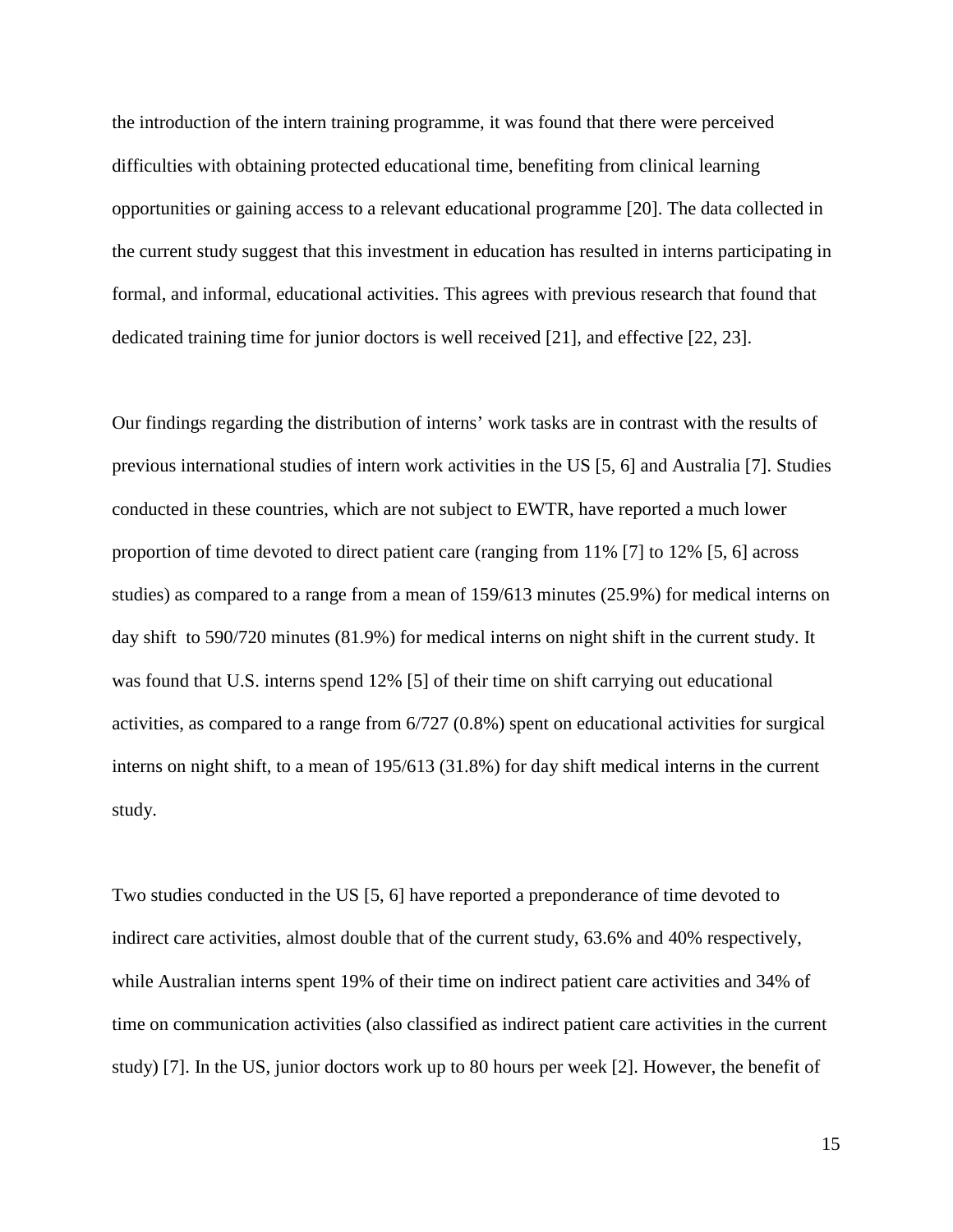working longer hours than their EU peers for their training and skill development may be questioned given the overwhelming devotion of time to indirect patient care activities. While such activities are not without merit [6], a high proportion may be primarily administrative and so have limited educational value for interns. In this way, while the quantity of exposure interns in the US receive may be greater than in the EU, the findings from the current study suggest that the quality of the exposure from an educational perspective may be higher in the Republic of Ireland.

Significant differences were found in the proportion of the time interns of surgical and medical rotations spent their time on a shift. During the day shift, surgical interns are largely left on their own to care for the patients on the surgical wards while the rest of the team is in theatre. Therefore, a surgical intern's day shift is a little more focused on direct patient care activities than is the case for medical interns. The significant difference in the time spent on education between day shift medical and surgical interns can be attributed to the fact that medical ward rounds are longer than surgical ward rounds. The surgical ward round only focuses on the surgical problems- which are generally less complex than medical issues. However, the largest differences in the tasks performed by medical and surgical interns was found on night shift. Night shift is largely concerned with managing acutely unwell unwell patients with limited staff. As such, for the medical interns, there is a lot of focus on direct patient care. However, if a patient under the care of a surgical intern develops a problem during the night, it is more likely to be a medical issues (e.g. sepsis, pulmonary embolism) than a surgical issue. Therefore, the patient's management becomes the responsibility of the medical team. As a result, the surgical intern have less work to do during the night, and so can take the opportunity to sleep.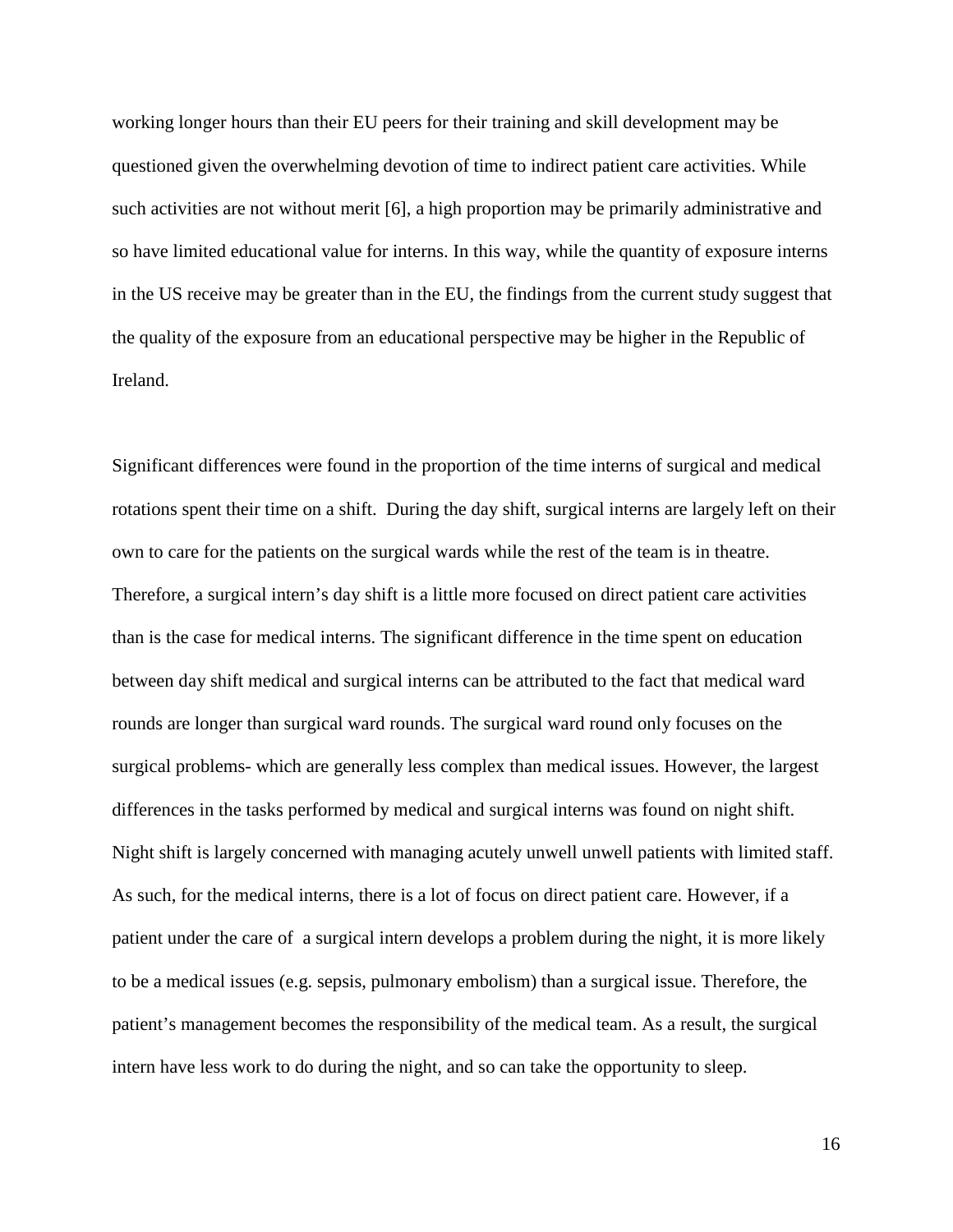## **Limitations**

There were a number of limitations to the current study. First, the design of the study is a postintervention only evaluation. A major limitation is that there is no comparison before/after the adoption of the EWTR. A non-probabilistic sampling method was used to recruit the participants into the study. However, as the interns were logging how they spent their time, as opposed to providing information on attitudes or opinions, it is not believed that this is a large threat to the validity of the findings. It may be that, for some activities, 30 minute blocks of time may be too long a timeframe to adequately capture information regarding specific tasks that may be of shorter duration. Also, it is possible that the interns were engaged in more than one activity during the time period, and this information was not captured. However, the pilot study demonstrated that capturing the information in shorter time periods or with a larger number of more detailed categories was excessively burdensome for participants.

Only simple one-way statistical comparisons were carried out. The reason for this approach was that the data did not meet normal distribution assumptions for more complex multivariate analysis. Therefore, it was not possible to address potential issues such as a lack of independence resulting from the same interns logging multiple shifts.

The study relied on self-reported data. As such, the data suffers from the same limitations of all self-reported data in that it relies upon honest and accurate reporting by the participants. In order to facilitate accurate reporting the data was collected anonymously (to limit any social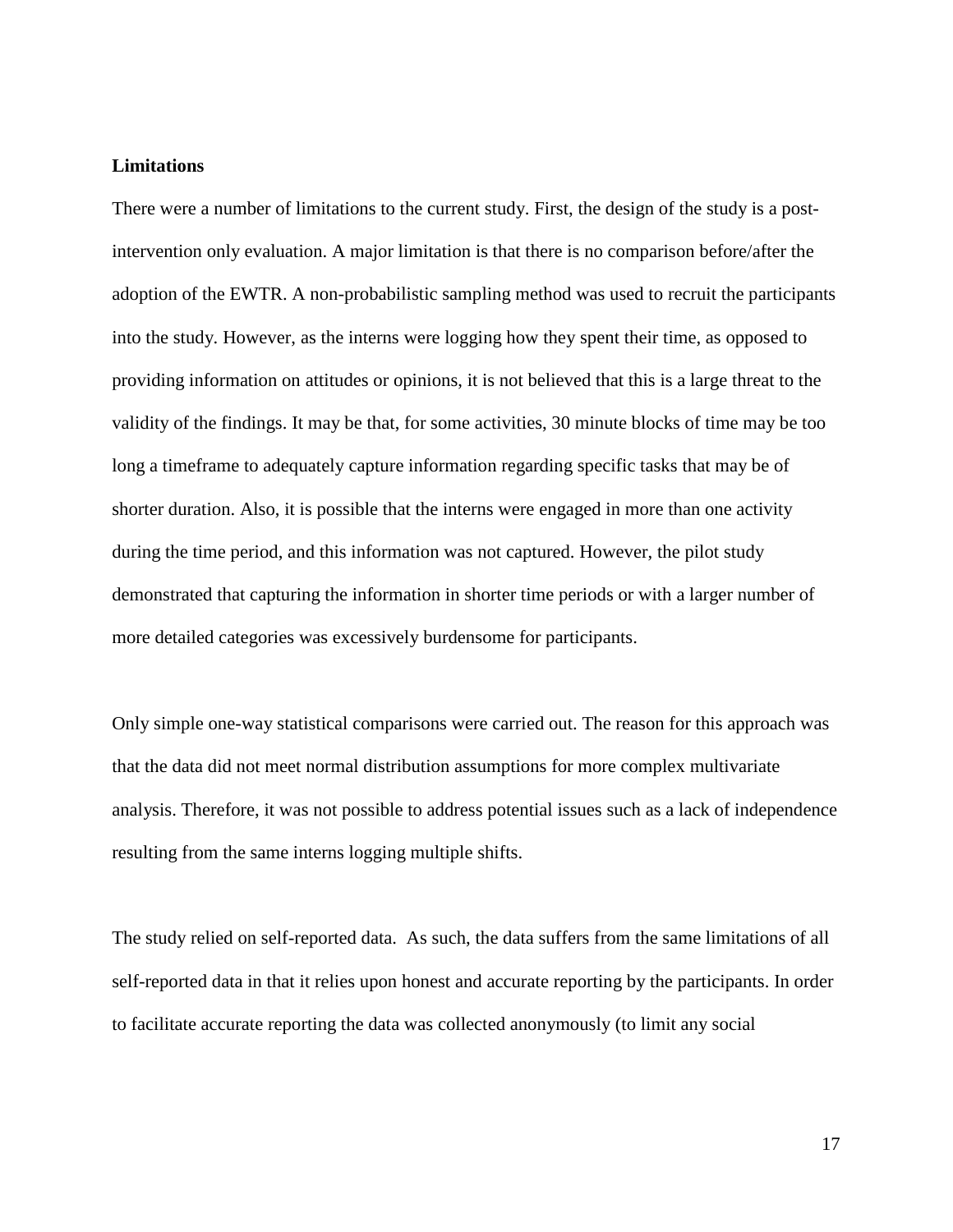desirability behaviour), with reminders to complete the log sent out at midday and in the evening.

An additional limitation is the validity of comparing the data collected from the interns in the Republic of Ireland using self-report data with the data collected from trained observers in the US [5, 6] and Australia [7]. In comparison to data collected by trained observers, self-report data has been found to underestimate the time spent on indirect patient care tasks and activities such as breaks or eating/drinking [24]. Nevertheless, given the large differences between the proportion of a shift spent on indirect patient care activities by the Irish interns as compared to US and Australian interns, even acknowledging a possible underestimation, it is suggested that the differences are credible.

Data was collected at different time periods (from surgical intern in site one in January, with the other data collected in November). Multiple periods of data collection were necessary in order to obtain a sufficient amount of data. However, the shift structure between the years was the same, and there were no major changes in how work was organised that were likely to impact the interns. Therefore, we do not believe that collecting the data in different years was a threat to the validity or reliability of the data. It is possible that learning may occur between November and January such that interns become more efficient in performing certain tasks (e.g. admitting a patient) and so logged less time on these tasks. However, we believe that the differences in this particular time period are not likely to be great. In a study of errors made in the ordering of blood products by interns working in a hospital in the Republic of Ireland it was found that interns were performing at the same level as more senior doctors within 13 weeks of the beginning of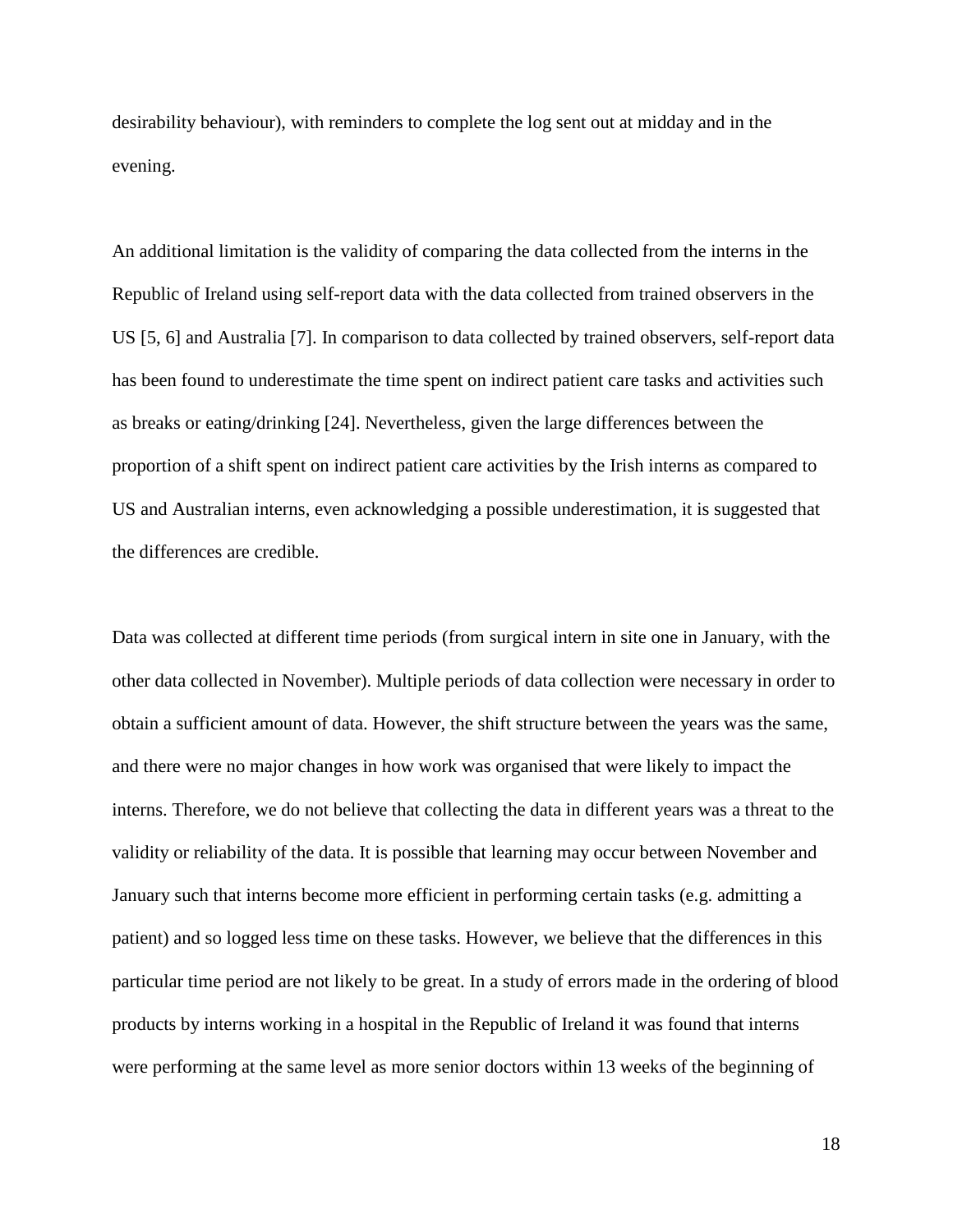internship (September) [25]. Finally, we only collected data from medical and surgical interns. No information was obtained from interns on other rotations (e.g. paediatrics, general practice).

## **Future research**

Our findings suggest a number of avenues for future research. Additional research is needed to examine the external validity of our findings regarding the distribution of intern work activities. While our findings were discrepant with those of studies conducted in the US [5, 6] and Australia, [7] data were not available to allow comparison with intern work in other EU countries. The collection of such data in the UK and other countries is important for elucidating intern experience during EWTR compliant work schedules and for identifying any areas for concern that warrant consideration or intervention.

## **CONCLUSIONS**

In order to develop a well-rounded independent practitioner an intern should be able to carry out a range of clinical and administrative tasks. The ideal amount of time an intern should spend doing each of these tasks is not known. However, an understanding of how interns spend their time provides medical educators with the information required to consider how the clinical experience of a junior doctor can be maximised within the time available during the intern year.

#### **FUNDING SOURCE**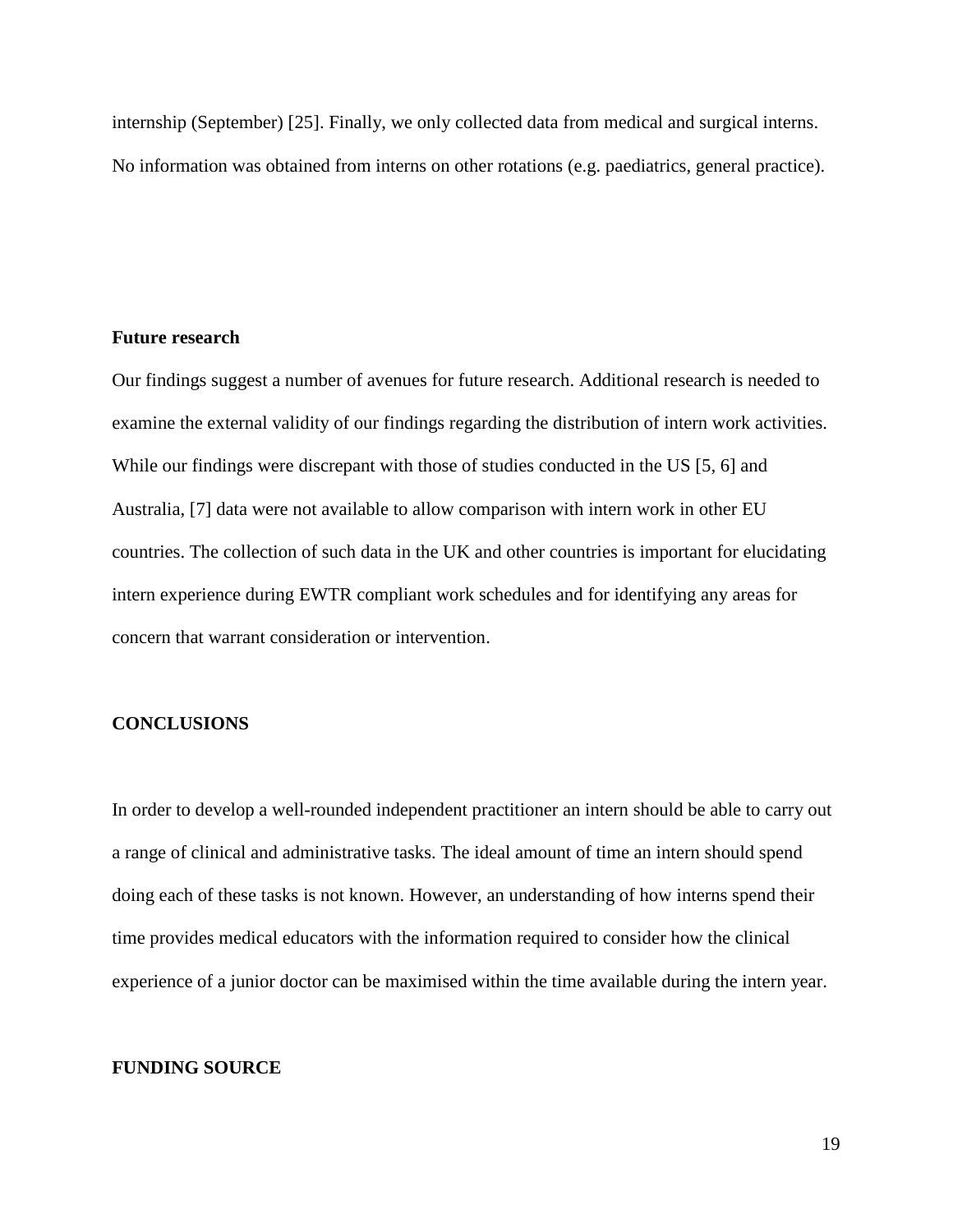This research was partially supported through funding by the Health Services Executive National Doctors Training and Planning.

## **COMPETING INTERESTS STATEMENT**

None of the authors have any competing interests.

## **CONTRIBUTORSHIP STATEMENT**

POC contributed to the experimental design, data analysis, and drafting of the manuscript. SL carried out the literature review and helped draft, and redraft the manuscript. GO, SA, and BM all participated in the data collection and drafting of the manuscript. DB contributed to the experimental design, data collection, and drafting of the manuscript. All authors read and approved the final manuscript.

## **REFERENCES**

- 1. Royal College of Physicians in Ireland. *Position Paper on EWTD*. Dublin: Author; 2013.
- 2. Morrow G, Burford B, Carter M, et al. *The impact of the working time regulations on medical education and training: literature review*. A Report for the General Medical Council. Literature Review: Durham University; 2012.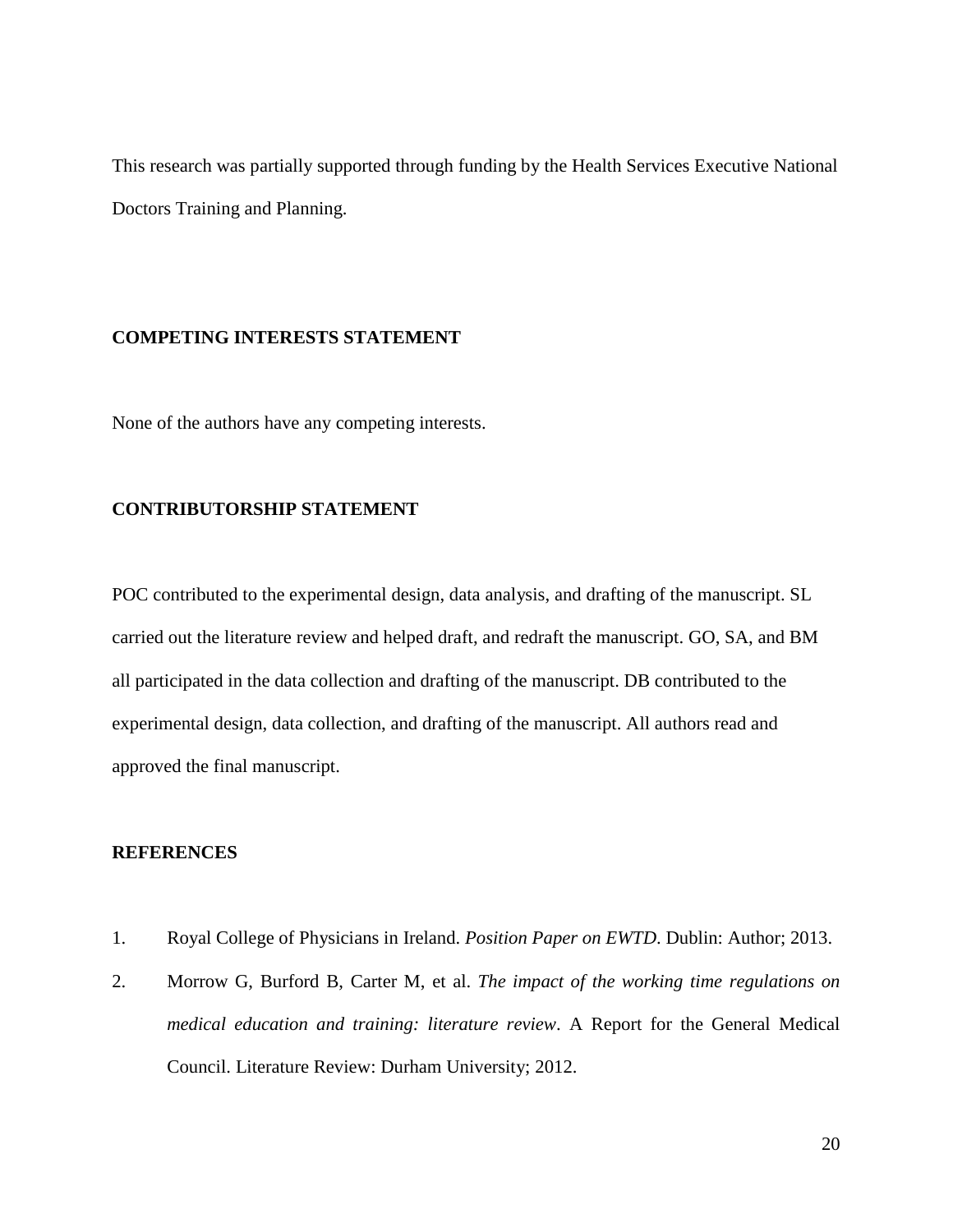- 3. Kelly BD, Curtin PD, Corcoran M. The effects of the European Working Time Directive on surgical training: the basic surgical trainee's perspective. *Ir J Med Sci* 2011; **180**: 435- 7.
- 4. Slattery DM. Impact of EWTD on teaching and training in Irish paediatric medicine: positive or negative? *Ir Med J* 2014; **107**: 19-21
- 5. Block L, Habicht R, Wu AW, et al. In the wake of the 2003 and 2011 duty hours regulations, how do internal medicine interns spend their time? *J Gen Intern Med* 2013; **28**: 1042-7.
- 6. Fletcher KE, Visotcky AM, Slagle JM, et al. The composition of intern work while on call. *J Gen Intern Med* 2012; **27**: 1432-7.
- 7. Westbrook JI, Ampt A, Kearney L, et al. All in a day's work: an observational study to quantify how and with whom doctors on hospital wards spend their time. *Med J Aust* 2008; 188(9): 506-9.
- 8. Desai SV, Feldman L, Brown L, et al. Effect of the 2011 vs 2003 duty hour regulationcompliant models on sleep duration, trainee education, and continuity of patient care among internal medicine house staff: a randomized trial. *JAMA* 2013; **173**: 649-55.
- 9. Hamdan M, Saleem AA. Assessment of patient safety culture in Palestinian public hospitals. *Int J Qual Health Care* 2013, **25**: 167-175.
- 10. MacDonald R. How protective is the working time directive? *BMJ* 2004, **329**: 301-302.
- 11. Paice E, Reid W. Can training and service survive the European Working Time Directive? *Med Educ* 2004, **38**: 336-338.
- 12. Chikwe J, de Souza AC, Pepper JR. No time to train the surgeons. *BMJ* 2004, **328**: 418- 419.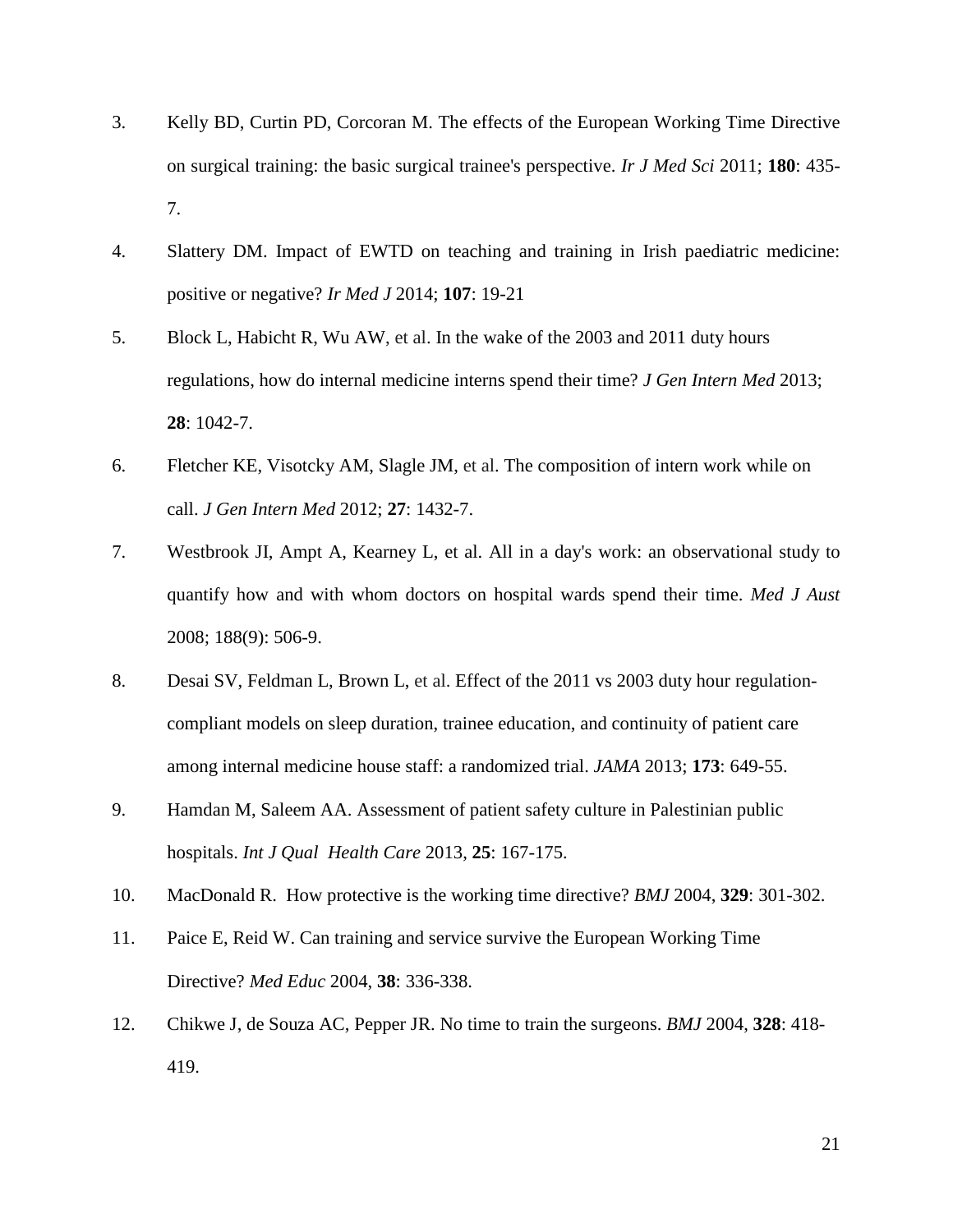- 13. Sim DJ, Wrigley SR, Harris S. Effects of the European Working Time Directive on anaesthetic training in the United Kingdom. *Anaesthesia* 2004, **59**:781-784.
- 14. Garvin JT, McLaughlin R, Kerin MJ. A pilot project of European Working Time Directive compliant rosters in a university teaching hospital. *Surg* 2008, **6**: 88-93.
- 15. O'Connor P, Byrne D, Butt M, et al. Interns and their smartphones: use for clinical practice. *Postgrad Med J* 2014, **90**, 75-79.
- 16. National Committee on Medical Education and Training. *National intern training programme (NITP): Education and training in the intern year*. 2012 [cited 2013 1 June]; Available from:<http://www.medicine.tcd.ie/assets/pdf/interns/NITP-June-2012.pdf>
- 17. Irish Medical Council. *Eight domains of good professional practice as devised by the Medical Council*. 2010 [cited 2012 3 March]; Available from: [www.medicalcouncil.ie/Professional-Development/Good-Professional-Practice/Eight-](http://www.medicalcouncil.ie/Professional-Development/Good-Professional-Practice/Eight-Domains-of-Good-Professional-Practice-as-devised-by-Medical-Council.pdf)[Domains-of-Good-Professional-Practice-as-devised-by-Medical-Council.pdf.](http://www.medicalcouncil.ie/Professional-Development/Good-Professional-Practice/Eight-Domains-of-Good-Professional-Practice-as-devised-by-Medical-Council.pdf)
- 18. Teunissen PW, Scheele F, Scherpbier AJ, et al. How residents learn: qualitative evidence for the pivotal role of clinical activities. *Med Educ* 2007; **41**: 763-7.
- 19. Abrahamsson B, Berg ML, Jutengren G, et al. To recommend the local primary healthcare centre or not: what importance do patients attach to initial contact quality, staff continuity and responsive staff encounters? *Int J Qual Health Care* 2015, **27**: 196-200.
- 20. Flaherty GT, Connolly R, O'Brien T. Measurement of the Postgraduate Educational Environment of Junior Doctors Training in Medicine at an Irish University Teaching Hospital. *Ir J Med Sci* 2015. DOI 10.1007/s11845-015-1303-8.
- 21. Byrne D, O'Connor P, Lydon S, et al. Preparing new doctors for clinical practice: an evaluation of pre-internship training. *Ir Med J* 2012; **105**: 328-30.